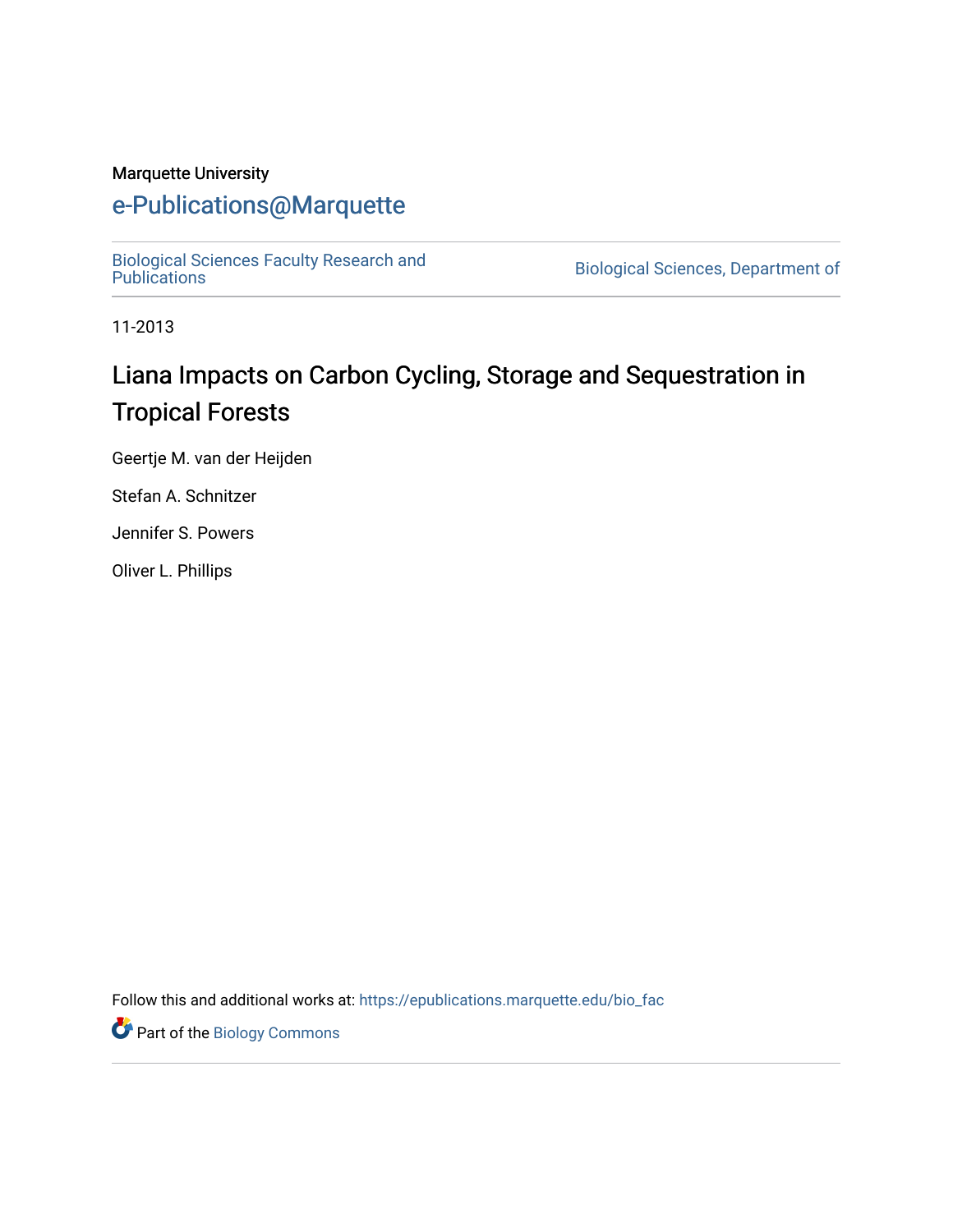**Marquette University**

## **e-Publications@Marquette**

## *Biology Faculty Research and Publications/College of Arts and Sciences*

*This paper is NOT THE PUBLISHED VERSION;* **but the author's final, peer-reviewed manuscript.** The published version may be accessed by following the link in the citation below.

*Biotropica*, Vol. 45, No. 6 (November 2013): 682-692. DOI. This article is © Wiley and permission has been granted for this version to appear in [e-Publications@Marquette.](http://epublications.marquette.edu/) Wiley does not grant permission for this article to be further copied/distributed or hosted elsewhere without the express permission from Wiley.

# Liana Impacts on Carbon Cycling, Storage and Sequestration in Tropical Forests

## Geertje M. van der Heijden

University of Wisconsin-Milwaukee, P.O Box 413, Milwaukee, WI, 53201 U.S.A Smithsonian Tropical Research Institute, Apartado Postal 0843-03092, Panama

## Stefan A. Schnitzer

University of Wisconsin-Milwaukee, P.O Box 413, Milwaukee, WI, 53201 U.S.A Smithsonian Tropical Research Institute, Apartado Postal 0843-03092, Panama

## Jennifer S. Powers

Departments of Ecology, Evolution & Behavior and Plant Biology, University of Minnesota, 1987 Upper Buford Circle, St. Paul, MN, 55108 U.S.A

## Oliver L. Phillips

School of Geography, University of Leeds, LS2 9JT, Leeds, U.K

## Abstract

Mature tropical forests sequester large quantities of atmospheric CO2, which they store as plant biomass. These forests are changing however, including an increase in liana abundance and biomass over recent decades in Neotropical forests. We ask here how this increase in lianas might impact the tropical forest carbon cycle and their capacity for carbon storage and sequestration. Lianas reduce tree growth, survival, and leaf productivity; however, lianas also invest significantly in leaf production, and the increase in lianas could conceivably offset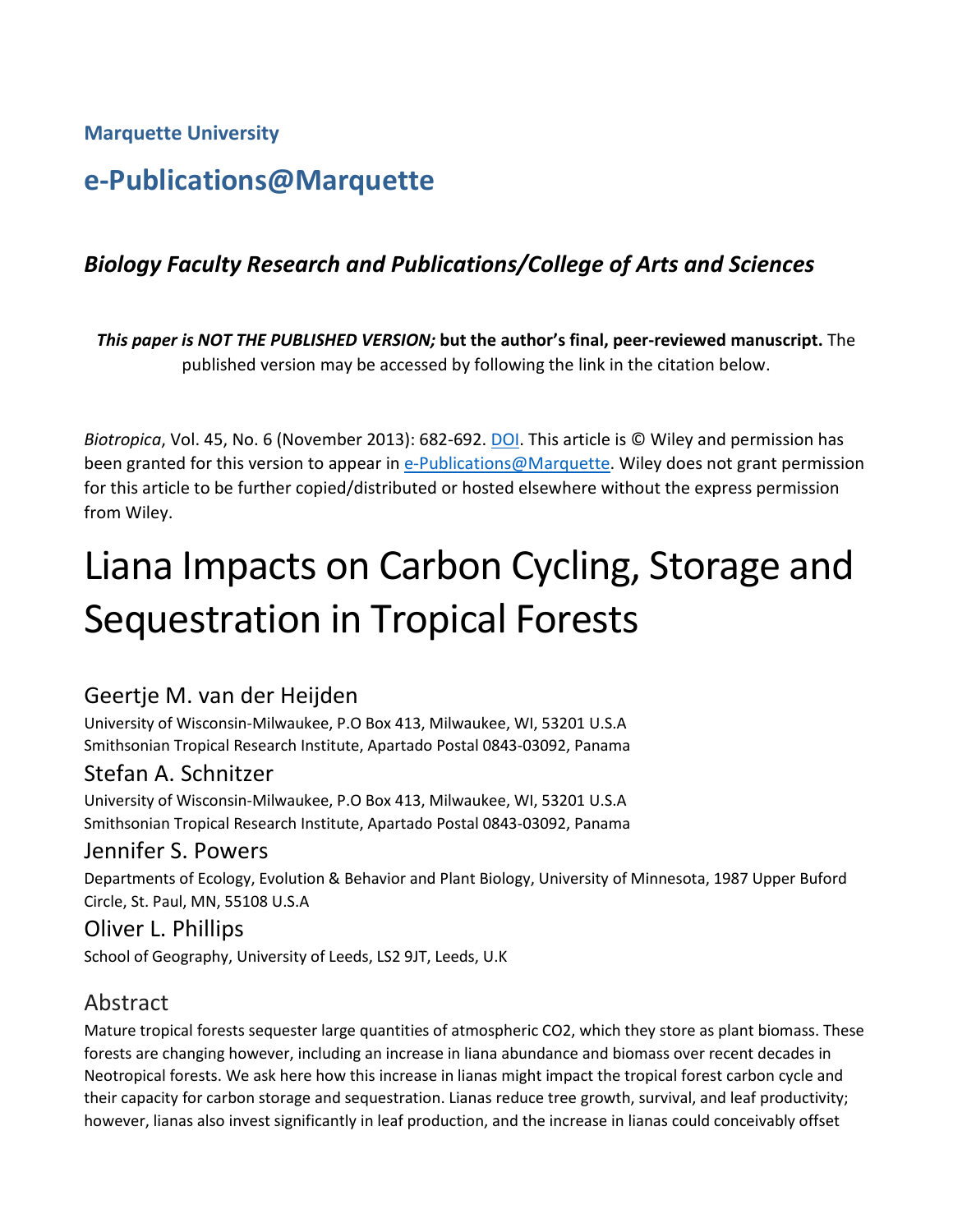liana-induced reductions in tree canopy productivity with no adverse effects to the forest-level canopy productivity. By contrast, lianas decrease the total ecosystem uptake of carbon by reducing tree biomass productivity. Lianas themselves invest little in woody biomass, and store and sequester only a small proportion of the biomass in tropical forests. As lianas increase they may effectively displace trees, but the greater liana carbon stocks are unlikely to compensate for liana-induced losses in net carbon sequestration and storage by trees. A potentially important additional consideration is the impact of lianas on the tree community. By competing more intensely with shade-tolerant, more densely wooded trees than with fast-growing, lightwooded trees, lianas may shift tree composition toward faster-growing species, which store relatively little carbon, and thereby further reduce the carbon storage capacity of tropical forests. Overall, current evidence indicates that the increase in lianas will negatively impact the carbon balance of tropical forests, with potentially far-reaching consequences for global atmospheric CO2 levels and associated climate change.

Tropical forests worldwide constitute the largest pool of terrestrial biomass carbon stocks, contribute more than half of the planet's terrestrial biodiversity and a third of its terrestrial global net primary productivity (Beer *et al*. **[2010](https://onlinelibrary.wiley.com/doi/full/10.1111/btp.12060#btp12060-bib-0007)**, Pan *et al*. **[2011](https://onlinelibrary.wiley.com/doi/full/10.1111/btp.12060#btp12060-bib-0076)**). Consequently, any modification to the productivity and dynamics in these forests may have global consequences, including increases in the concentration of atmospheric greenhouse gasses and depletion of the world's biodiversity. Recent evidence indicates that tropical forests biomass, composition, and structure are now changing, presumably due to a combination of higher atmospheric  $CO<sub>2</sub>$  concentrations, changes in climatic conditions, and intensification of human interferences, such as logging and hunting (*e.g*., Lewis *et al*. **[2009a](https://onlinelibrary.wiley.com/doi/full/10.1111/btp.12060#btp12060-bib-0065)**, Phillips *et al*. **[2009](https://onlinelibrary.wiley.com/doi/full/10.1111/btp.12060#btp12060-bib-0080)**). These changes include an increase in the abundance and biomass of lianas in tropical forests (Phillips *et al*. **[2002](https://onlinelibrary.wiley.com/doi/full/10.1111/btp.12060#btp12060-bib-0083)**, Wright *et al*. **[2004](https://onlinelibrary.wiley.com/doi/full/10.1111/btp.12060#btp12060-bib-0106)**, Ingwell *et al*. **[2010](https://onlinelibrary.wiley.com/doi/full/10.1111/btp.12060#btp12060-bib-0054)**, Schnitzer & Bongers **[2011](https://onlinelibrary.wiley.com/doi/full/10.1111/btp.12060#btp12060-bib-0095)**).

Lianas (woody vines) are structural parasites and have overcome the constraint of being self-supporting. They therefore depend on other plants, mainly trees, to support their biomass as they climb up into the canopy. The climbing habit of lianas and herbaceous vines has evolved many times during the course of plant evolution, with more than 130 plant families including one or more climbing species (Gentry **[1991](https://onlinelibrary.wiley.com/doi/full/10.1111/btp.12060#btp12060-bib-0039)**). The majority of lianas are restricted to tropical forests, where they can contribute up to 35 percent of the total number of woody plant species (Schnitzer *et al*. **[2012](https://onlinelibrary.wiley.com/doi/full/10.1111/btp.12060#btp12060-bib-0099)**) and up to 45 percent of woody stems present (Putz **[1983](https://onlinelibrary.wiley.com/doi/full/10.1111/btp.12060#btp12060-bib-0086)**, Gentry **[1991](https://onlinelibrary.wiley.com/doi/full/10.1111/btp.12060#btp12060-bib-0039)**, DeWalt & Chave **[2004](https://onlinelibrary.wiley.com/doi/full/10.1111/btp.12060#btp12060-bib-0025)**).

Supporting lianas is not without risks for their host trees. Lianas often damage the trees on which they rely for support, leading to stem deformations and breakage of tree branches and stems (Putz **[1991](https://onlinelibrary.wiley.com/doi/full/10.1111/btp.12060#btp12060-bib-0089)**, **[1995](https://onlinelibrary.wiley.com/doi/full/10.1111/btp.12060#btp12060-bib-0090)**). Once they have reached the canopy, lianas can form a layer of dense foliage over the tree crown, thereby severely reducing the light intensity in the underlying tree crowns (Putz **[1995](https://onlinelibrary.wiley.com/doi/full/10.1111/btp.12060#btp12060-bib-0090)**, Avalos *et al*. **[1999](https://onlinelibrary.wiley.com/doi/full/10.1111/btp.12060#btp12060-bib-0004)**, **[2007](https://onlinelibrary.wiley.com/doi/full/10.1111/btp.12060#btp12060-bib-0005)**). In addition, lianas appear to have well-developed root systems (Holbrook & Putz **[1996](https://onlinelibrary.wiley.com/doi/full/10.1111/btp.12060#btp12060-bib-0053)**, Restom & Nepstad **[2004](https://onlinelibrary.wiley.com/doi/full/10.1111/btp.12060#btp12060-bib-0092)**, Cai *et al*. **[2007](https://onlinelibrary.wiley.com/doi/full/10.1111/btp.12060#btp12060-bib-0011)**) and extremely efficient vascular systems (Ewers & Fisher **[1989](https://onlinelibrary.wiley.com/doi/full/10.1111/btp.12060#btp12060-bib-0031)**, Ewers *et al*. **[1990](https://onlinelibrary.wiley.com/doi/full/10.1111/btp.12060#btp12060-bib-0032)**, **[1991](https://onlinelibrary.wiley.com/doi/full/10.1111/btp.12060#btp12060-bib-0033)**, Gartner *et al*. **[1990](https://onlinelibrary.wiley.com/doi/full/10.1111/btp.12060#btp12060-bib-0037)**, Carlquist **[1991](https://onlinelibrary.wiley.com/doi/full/10.1111/btp.12060#btp12060-bib-0015)**, Fisher & Ewers **[1995](https://onlinelibrary.wiley.com/doi/full/10.1111/btp.12060#btp12060-bib-0035)**, Restom & Nepstad **[2001](https://onlinelibrary.wiley.com/doi/full/10.1111/btp.12060#btp12060-bib-0091)**), and therefore may compete for water and nutrients with both their hosts and neighboring, non-host trees (Whigham **[1984](https://onlinelibrary.wiley.com/doi/full/10.1111/btp.12060#btp12060-bib-0104)**, Dillenburg *et al*. **[1993a](https://onlinelibrary.wiley.com/doi/full/10.1111/btp.12060#btp12060-bib-0028)**,**[b](https://onlinelibrary.wiley.com/doi/full/10.1111/btp.12060#btp12060-bib-0029)**, **[1995](https://onlinelibrary.wiley.com/doi/full/10.1111/btp.12060#btp12060-bib-0027)**, Pérez-Salicrup & Barker **[2000](https://onlinelibrary.wiley.com/doi/full/10.1111/btp.12060#btp12060-bib-0077)**, Schnitzer **[2005](https://onlinelibrary.wiley.com/doi/full/10.1111/btp.12060#btp12060-bib-0094)**, Toledo-Aceves & Swaine **[2008](https://onlinelibrary.wiley.com/doi/full/10.1111/btp.12060#btp12060-bib-0103)**). Thus, lianas are strong competitors with their hosts for a combination of light, water, and nutrients.

Competition and mechanical effects of lianas may affect many dynamic processes in tropical forests. There is now overwhelming evidence that lianas severely reduce tree growth (Putz **[1984b](https://onlinelibrary.wiley.com/doi/full/10.1111/btp.12060#btp12060-bib-0088)**, Clark & Clark **[1990](https://onlinelibrary.wiley.com/doi/full/10.1111/btp.12060#btp12060-bib-0021)**, Dillenburg *et al*. **[1993a](https://onlinelibrary.wiley.com/doi/full/10.1111/btp.12060#btp12060-bib-0028)**, **[1995](https://onlinelibrary.wiley.com/doi/full/10.1111/btp.12060#btp12060-bib-0027)**, Gerwing **[2001](https://onlinelibrary.wiley.com/doi/full/10.1111/btp.12060#btp12060-bib-0040)**, Grauel & Putz **[2004](https://onlinelibrary.wiley.com/doi/full/10.1111/btp.12060#btp12060-bib-0045)**, Schnitzer *et al*. **[2005](https://onlinelibrary.wiley.com/doi/full/10.1111/btp.12060#btp12060-bib-0098)**, Campanello *et al*. **[2007](https://onlinelibrary.wiley.com/doi/full/10.1111/btp.12060#btp12060-bib-0012)**, Chen *et al*. **[2008](https://onlinelibrary.wiley.com/doi/full/10.1111/btp.12060#btp12060-bib-0019)**, Toledo-Aceves & Swaine **[2008](https://onlinelibrary.wiley.com/doi/full/10.1111/btp.12060#btp12060-bib-0103)**, Grogan & Landis **[2009](https://onlinelibrary.wiley.com/doi/full/10.1111/btp.12060#btp12060-bib-0046)**, van der Heijden & Phillips **[2009](https://onlinelibrary.wiley.com/doi/full/10.1111/btp.12060#btp12060-bib-0051)**, Ingwell *et al*. **[2010](https://onlinelibrary.wiley.com/doi/full/10.1111/btp.12060#btp12060-bib-0054)**, Schnitzer & Carson **[2010](https://onlinelibrary.wiley.com/doi/full/10.1111/btp.12060#btp12060-bib-0096)**) and increase tree mortality due to direct competition for resources or by the increased risk of wind- and rain-related breakage and tree-fall (Putz **[1984b](https://onlinelibrary.wiley.com/doi/full/10.1111/btp.12060#btp12060-bib-0088)**, Phillips *et al*. **[2005](https://onlinelibrary.wiley.com/doi/full/10.1111/btp.12060#btp12060-bib-0084)**, Grogan & Landis **[2009](https://onlinelibrary.wiley.com/doi/full/10.1111/btp.12060#btp12060-bib-0046)**, Ingwell *et al*. **[2010](https://onlinelibrary.wiley.com/doi/full/10.1111/btp.12060#btp12060-bib-0054)**). Lianas can also reduce tree fruit production (Stevens **[1987](https://onlinelibrary.wiley.com/doi/full/10.1111/btp.12060#btp12060-bib-0101)**,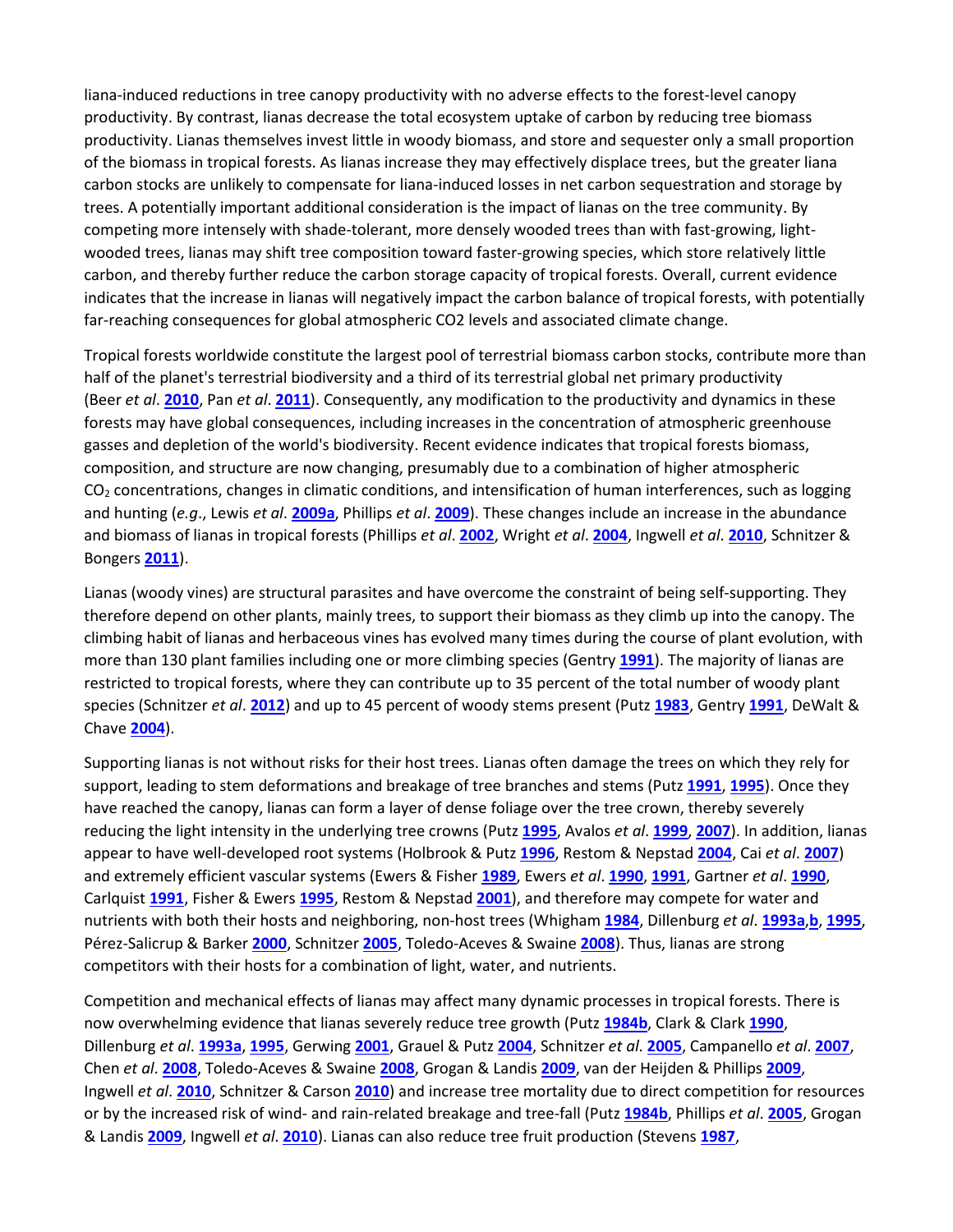Wright et al. [2005](https://onlinelibrary.wiley.com/doi/full/10.1111/btp.12060#btp12060-bib-0108), Kainer et al. [2006](https://onlinelibrary.wiley.com/doi/full/10.1111/btp.12060#btp12060-bib-0056), [2007](https://onlinelibrary.wiley.com/doi/full/10.1111/btp.12060#btp12060-bib-0057), Fonseca et al. [2009](https://onlinelibrary.wiley.com/doi/full/10.1111/btp.12060#btp12060-bib-0073), Nabe-Nielsen et al. 2009, Klimas et al. [2012](https://onlinelibrary.wiley.com/doi/full/10.1111/btp.12060#btp12060-bib-0060)). Furthermore, lianas appear to compete far more intensely than do trees of equivalent biomass (Tobin *et al*. **[2012](https://onlinelibrary.wiley.com/doi/full/10.1111/btp.12060#btp12060-bib-0102)**), suggesting that increase liana abundance and biomass will have serious consequences for tropical forest dynamics, including forest-level carbon cycling, sequestration and storage.

Over recent few decades lianas have been increasing in abundance and biomass relative to trees, most notably in Neotropical forests (Phillips *et al*. **[2002](https://onlinelibrary.wiley.com/doi/full/10.1111/btp.12060#btp12060-bib-0083)**, Wright *et al*. **[2004](https://onlinelibrary.wiley.com/doi/full/10.1111/btp.12060#btp12060-bib-0106)**, Wright & Calderon **[2006](https://onlinelibrary.wiley.com/doi/full/10.1111/btp.12060#btp12060-bib-0105)**, Ingwell *et al*. **[2010](https://onlinelibrary.wiley.com/doi/full/10.1111/btp.12060#btp12060-bib-0054)**, Schnitzer & Bongers **[2011](https://onlinelibrary.wiley.com/doi/full/10.1111/btp.12060#btp12060-bib-0095)**, Schnitzer *et al*. **[2012](https://onlinelibrary.wiley.com/doi/full/10.1111/btp.12060#btp12060-bib-0099)**), though information from Africa and Asia is limited by lack of long-term datasets (Caballé & Martin **[2001](https://onlinelibrary.wiley.com/doi/full/10.1111/btp.12060#btp12060-bib-0010)**, Ewango **[2010](https://onlinelibrary.wiley.com/doi/full/10.1111/btp.12060#btp12060-bib-0030)**). Although the drivers of this increase in liana dominance in the Neotropics still remain unknown, several mechanisms have been suggested (reviewed by Schnitzer & Bongers [2011](https://onlinelibrary.wiley.com/doi/full/10.1111/btp.12060#btp12060-bib-0095)), including increased atmospheric CO<sub>2</sub> concentrations (Granados & Körner [2002](https://onlinelibrary.wiley.com/doi/full/10.1111/btp.12060#btp12060-bib-0044), Phillips *et al*. **[2002](https://onlinelibrary.wiley.com/doi/full/10.1111/btp.12060#btp12060-bib-0083)**, Hättenschwiller & Körner **[2003](https://onlinelibrary.wiley.com/doi/full/10.1111/btp.12060#btp12060-bib-0047)**, Mohan *et al*. **[2006](https://onlinelibrary.wiley.com/doi/full/10.1111/btp.12060#btp12060-bib-0072)**, Zotz *et al*. **[2006](https://onlinelibrary.wiley.com/doi/full/10.1111/btp.12060#btp12060-bib-0109)**), changing climatic conditions, and seasonal droughts (Schnitzer **[2005](https://onlinelibrary.wiley.com/doi/full/10.1111/btp.12060#btp12060-bib-0094)**), increases in natural disturbances (Phillips & Gentry **[1994](https://onlinelibrary.wiley.com/doi/full/10.1111/btp.12060#btp12060-bib-0082)**, Phillips *et al*. **[2004](https://onlinelibrary.wiley.com/doi/full/10.1111/btp.12060#btp12060-bib-0081)**) and changes in forest land use (Laurance *et al*. **[2001](https://onlinelibrary.wiley.com/doi/full/10.1111/btp.12060#btp12060-bib-0064)**, Wright *et al*. **[2007](https://onlinelibrary.wiley.com/doi/full/10.1111/btp.12060#btp12060-bib-0107)**). None of these drivers are necessarily mutually exclusive and all are expected to intensify over the coming decades. Because lianas have the potential to reduce tree growth by as much as 84 percent (van der Heijden & Phillips **[2009](https://onlinelibrary.wiley.com/doi/full/10.1111/btp.12060#btp12060-bib-0051)**), and lianas can increase tree mortality risks, by two- to threefold (Phillips *et al*. **[2005](https://onlinelibrary.wiley.com/doi/full/10.1111/btp.12060#btp12060-bib-0084)**, Ingwell *et al*. **[2010](https://onlinelibrary.wiley.com/doi/full/10.1111/btp.12060#btp12060-bib-0054)**), increasing liana abundance and biomass are likely to influence the carbon cycle and balance of tropical forests.

In this review, we discuss the role of lianas in tropical forest carbon dynamics and carbon balance. We detail how lianas impact carbon cycling, carbon uptake, and the carbon storage capacity of tropical forests. We also examine the extent to which increasing liana abundance and biomass compensate for any liana-induced reductions in ecosystem carbon sequestration and storage. Our goal is to provide a comprehensive assessment of the potential role of lianas in tropical forest carbon dynamics, which can help predict future impacts of lianas on tropical forest carbon balance.

## [Contribution of lianas to the carbon cycle](https://0-web-b-ebscohost-com.libus.csd.mu.edu/ehost/detail/detail?vid=2&sid=b1949c48-aad0-4aab-ba40-bfb85a015f5d%40pdc-v-sessmgr02&bdata=JnNpdGU9ZWhvc3QtbGl2ZQ%3d%3d#toc)

The tropical forest biome is characterized by high productivity and tropical forests contribute approximately one-third of the global terrestrial productivity (Beer *et al*. **[2010](https://onlinelibrary.wiley.com/doi/full/10.1111/btp.12060#btp12060-bib-0007)**). Considerable effort has been put into quantifying the different components of the internal carbon cycling of tropical forests to be able to understand their impact on the global carbon balance (Malhi & Grace **[2000](https://onlinelibrary.wiley.com/doi/full/10.1111/btp.12060#btp12060-bib-0070)**, Cavaleri *et al*. **[2006](https://onlinelibrary.wiley.com/doi/full/10.1111/btp.12060#btp12060-bib-0016)**, **[2008](https://onlinelibrary.wiley.com/doi/full/10.1111/btp.12060#btp12060-bib-0017)**, Aragão *et al*. **[2009](https://onlinelibrary.wiley.com/doi/full/10.1111/btp.12060#btp12060-bib-0002)**, Girardin *et al*. **[2010](https://onlinelibrary.wiley.com/doi/full/10.1111/btp.12060#btp12060-bib-0043)**, Robertson *et al*. **[2010](https://onlinelibrary.wiley.com/doi/full/10.1111/btp.12060#btp12060-bib-0093)**, Malhi **[2012](https://onlinelibrary.wiley.com/doi/full/10.1111/btp.12060#btp12060-bib-0069)**). Tropical forest canopies absorb atmospheric CO2 via photosynthesis (gross primary productivity [GPP]) and release  $CO<sub>2</sub>$  into the atmosphere due to autotrophic respiration of leaves, wood, and roots and heterotrophic respiration due to decomposition processes. Approximately 30–40 percent of tropical forest GPP is used to produce plant structural biomass and organic compounds (net primary productivity [NPP]) (Malhi **[2012](https://onlinelibrary.wiley.com/doi/full/10.1111/btp.12060#btp12060-bib-0069)**). Eventually, these plant components will be transferred to the soil in the form of leaf, wood, and root litter. From the soil, carbon is eventually released through decomposition and respiration by heterotrophic organisms.

Lianas contribute to the different components of the carbon cycle of tropical forests, though remarkably few studies have quantified their exact contribution. In this section, we focus on the aboveground carbon cycle, where the majority of the research has been conducted, and discuss the contribution of lianas to aboveground net primary productivity (ANPP). By focusing specifically on ANPP, we will also indirectly cover information on the contribution of lianas to ecosystem autotrophic respiration (Cavaleri *et al*. **[2006](https://onlinelibrary.wiley.com/doi/full/10.1111/btp.12060#btp12060-bib-0016)**, **[2008](https://onlinelibrary.wiley.com/doi/full/10.1111/btp.12060#btp12060-bib-0017)**, Robertson *et al*. **[2010](https://onlinelibrary.wiley.com/doi/full/10.1111/btp.12060#btp12060-bib-0093)**, Fig. **[1](https://onlinelibrary.wiley.com/doi/full/10.1111/btp.12060#btp12060-fig-0001)**).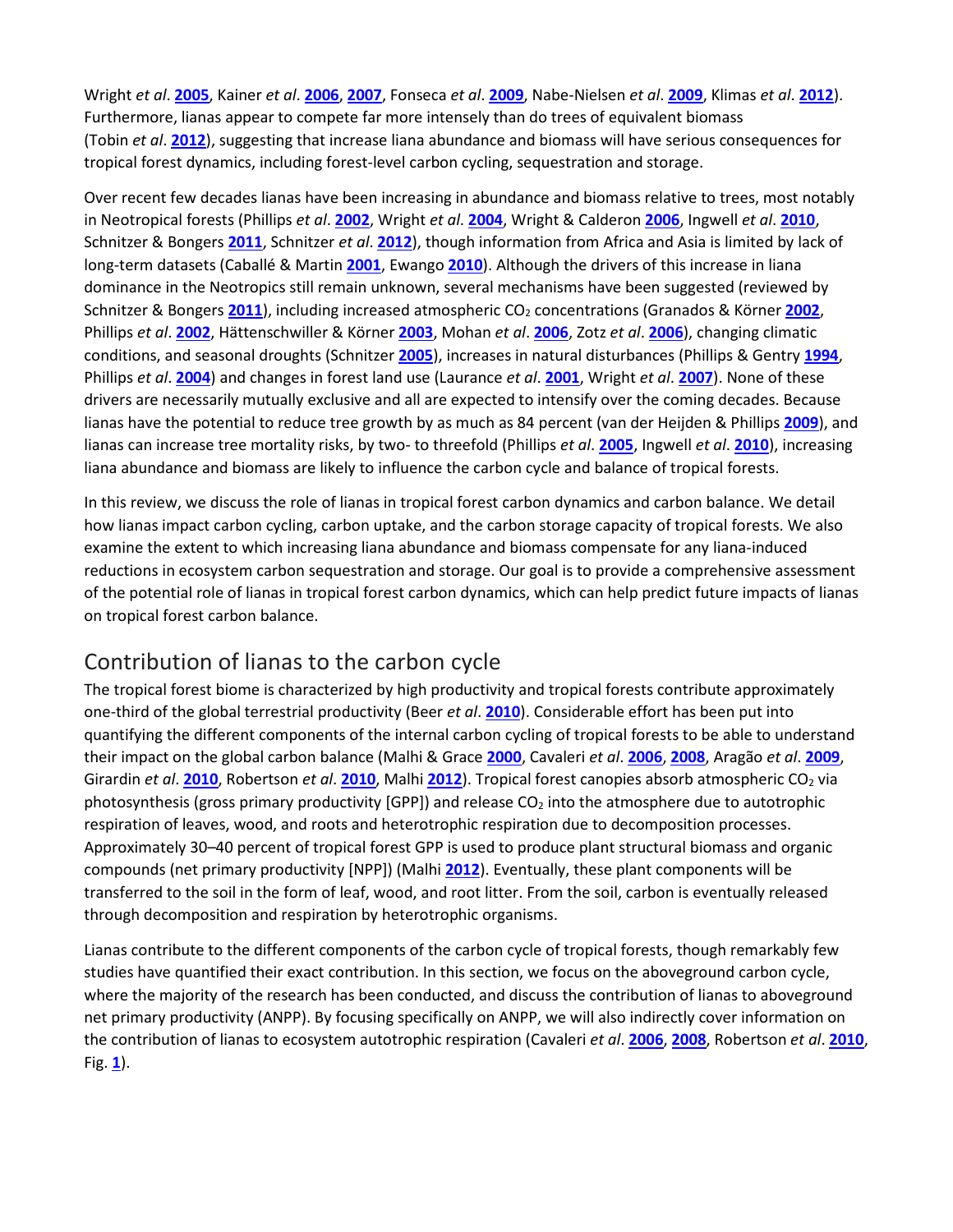

#### Figure 1

Proportional contribution of lianas to the individual components of the aboveground part of the carbon cycle of tropical forests. GPP, gross primary productivity; NPP, net primary productivity; NPPAG, aboveground NPP; NPPcanopy, canopy NPP (Table [1\)](https://onlinelibrary.wiley.com/doi/full/10.1111/btp.12060#btp12060-tbl-0001); NPPstem, aboveground stem wood NPP (trees: Aragão *et al*. [2009;](https://onlinelibrary.wiley.com/doi/full/10.1111/btp.12060#btp12060-bib-0002) lianas: van der Heijden & Phillips [2009\)](https://onlinelibrary.wiley.com/doi/full/10.1111/btp.12060#btp12060-bib-0051), NPP<sub>branch</sub>, branch turnover NPP (40% of NPP<sub>stem</sub>: *cf*. Girardin *et al.* [2010\)](https://onlinelibrary.wiley.com/doi/full/10.1111/btp.12060#btp12060-bib-0043); D<sub>litterfall, canopy</sub> litterfall (Table [1\)](https://onlinelibrary.wiley.com/doi/full/10.1111/btp.12060#btp12060-tbl-0001); D<sub>CWD</sub>, wood mortality; R<sub>leaf</sub> – leaf dark respiration (Cavaleri *et al.* [2008\)](https://onlinelibrary.wiley.com/doi/full/10.1111/btp.12060#btp12060-bib-0017); R<sub>stem</sub>, aboveground woody respiration (Cavaleri *et al.* [2006\)](https://onlinelibrary.wiley.com/doi/full/10.1111/btp.12060#btp12060-bib-0016); R<sub>CWD</sub>, coarse woody debris respiration. Question marks indicate that the proportional contribution of lianas to the component of the carbon cycle is currently unknown. The proportional contribution of lianas to ANPP is calculated based upon the average values for the different ANPP components for two plots (TAM-05 and TAM-06) in Tambopata, Peru (Aragão *et al*. [2009\)](https://onlinelibrary.wiley.com/doi/full/10.1111/btp.12060#btp12060-bib-0002), an average contribution of lianas to NPP<sub>liana canopy</sub> of 23.5 percent and an NPP<sub>liana stem</sub> based upon van der Heijden & Phillips [2009](https://onlinelibrary.wiley.com/doi/full/10.1111/btp.12060#btp12060-bib-0051) (see text).

#### [Liana contributions to aboveground net primary productivity](https://0-web-b-ebscohost-com.libus.csd.mu.edu/ehost/detail/detail?vid=2&sid=b1949c48-aad0-4aab-ba40-bfb85a015f5d%40pdc-v-sessmgr02&bdata=JnNpdGU9ZWhvc3QtbGl2ZQ%3d%3d#toc)

The main components of ANPP of tropical forests consist of the production of the woody stems, branches, and canopy components (twigs, leaves, flowers, fruit), plus a small contribution of the production of volatile organic compounds (Clark *et al*. **[2001](https://onlinelibrary.wiley.com/doi/full/10.1111/btp.12060#btp12060-bib-0020)**). Stem productivity of tropical forests is typically measured as the annual woody stem diameter increment based on repeated tree censuses. Aboveground biomass accumulation is then estimated from these repeated growth measurements. However, similar measurements for lianas are lacking. So far just one published study, in southeast Peru, has specifically focused on estimating liana biomass growth over time (van der Heijden & Phillips **[2009](https://onlinelibrary.wiley.com/doi/full/10.1111/btp.12060#btp12060-bib-0051)**). They estimated that liana biomass growth was 0.09 Mg C/ha/yr (average of two 1-ha plots, TAM-05 & 06), whereas tree biomass growth in those same two plots averaged 2.70 Mg C/ha/yr (Aragão *et al*. **[2009](https://onlinelibrary.wiley.com/doi/full/10.1111/btp.12060#btp12060-bib-0002)**). Thus, they reported that lianas contribute only a very small proportion (3.3%) of the total stem production in these plots. Branch production is often not measured in many studies (Aragão *et al*. **[2009](https://onlinelibrary.wiley.com/doi/full/10.1111/btp.12060#btp12060-bib-0002)**, Girardin *et al*. **[2010](https://onlinelibrary.wiley.com/doi/full/10.1111/btp.12060#btp12060-bib-0043)**) and therefore the separate contribution of lianas to this component currently remains unknown. As lianas invest relatively little in woody components (Putz **[1983](https://onlinelibrary.wiley.com/doi/full/10.1111/btp.12060#btp12060-bib-0086)**), their contribution to branch productivity is likely to be small.

Tropical forest canopy productivity consists of the formation and growth of leaves, twigs, flowers, and fruits, and is typically estimated to be equal to the rate of litterfall (*e.g*., Malhi **[2012](https://onlinelibrary.wiley.com/doi/full/10.1111/btp.12060#btp12060-bib-0069)**). Indeed, litterfall is one of the most frequently measured components of ANPP. Leaf litterfall is typically the largest fraction of total litterfall (Malhi **[2012](https://onlinelibrary.wiley.com/doi/full/10.1111/btp.12060#btp12060-bib-0069)**). Studies from sites around the world have indicated that lianas can contribute to 11–38 percent of the total leaf litter production (Table **[1](https://onlinelibrary.wiley.com/doi/full/10.1111/btp.12060#btp12060-tbl-0001)**). Liana leaf productivity is high because lianas allocate relatively less resources to a self-supporting stem, and thus more resources can be allocated to leaf productivity of the canopy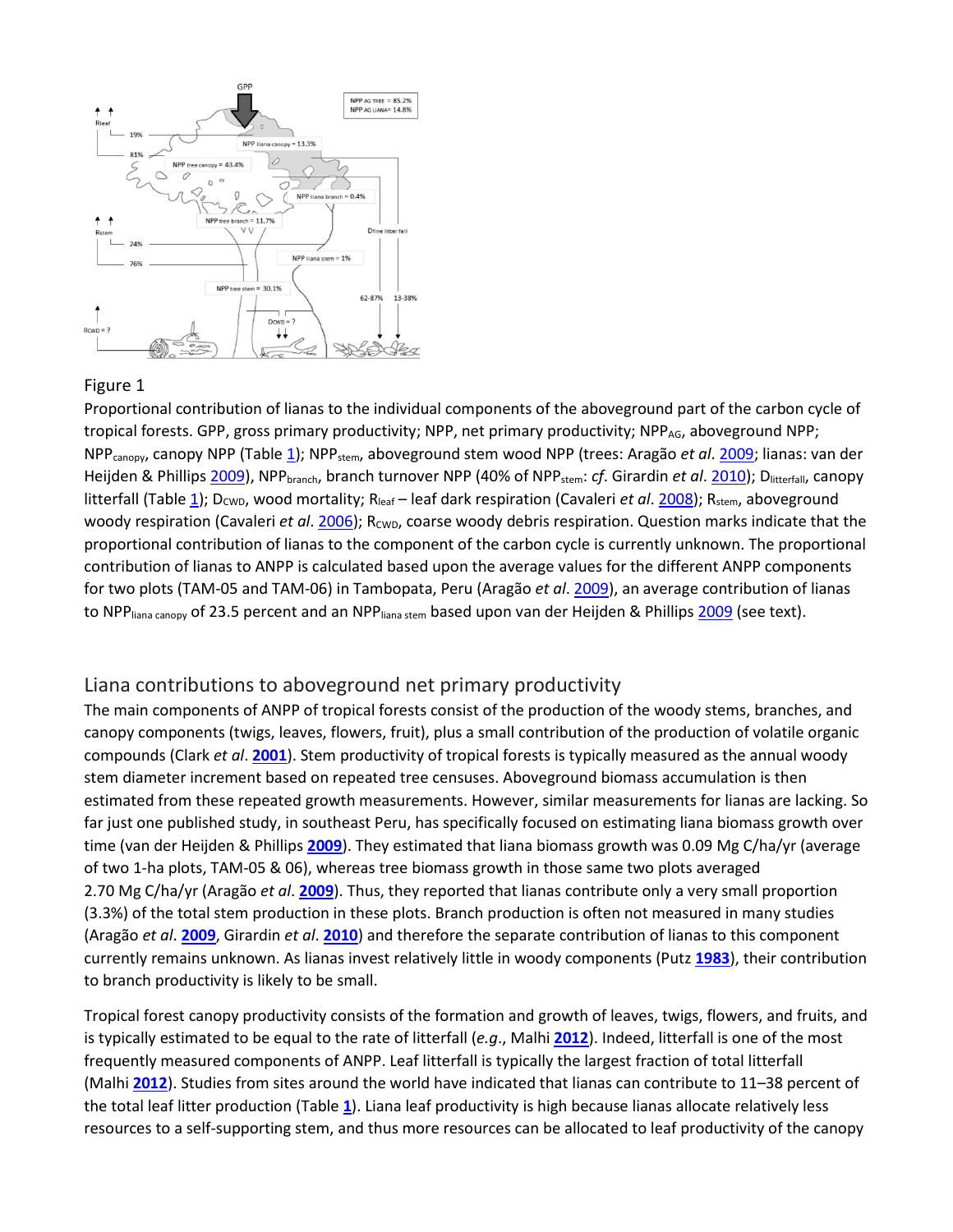(Putz **[1983](https://onlinelibrary.wiley.com/doi/full/10.1111/btp.12060#btp12060-bib-0086)**, Gehring *et al*. **[2004](https://onlinelibrary.wiley.com/doi/full/10.1111/btp.12060#btp12060-bib-0038)**, Gerwing **[2004](https://onlinelibrary.wiley.com/doi/full/10.1111/btp.12060#btp12060-bib-0041)**, Cai *et al*. **[2007](https://onlinelibrary.wiley.com/doi/full/10.1111/btp.12060#btp12060-bib-0011)**, Selaya *et al*. **[2007](https://onlinelibrary.wiley.com/doi/full/10.1111/btp.12060#btp12060-bib-0100)**) (Fig. **[1](https://onlinelibrary.wiley.com/doi/full/10.1111/btp.12060#btp12060-fig-0001)**). To date, however, the extent that lianas contribute to forest-level fruit and flower production is unknown for nearly all tropical forests.

| <b>Country</b>  | <b>Forest type</b>       | <b>Trees</b>         |           | Lianas               |           | <b>References</b>               |
|-----------------|--------------------------|----------------------|-----------|----------------------|-----------|---------------------------------|
| Leaf Area Index |                          | $m^2/m^2$            | %         | $m^2/m^2$            | %         |                                 |
| Costa Rica      | Tropical wet forest      | 5.3                  | 88        | 0.7                  | 12        | Clark et al. 2008,              |
| <b>Brazil</b>   | Tropical seasonal forest |                      |           | 1.3                  |           | Gerwing & Farias 2000,          |
| Venezuela       | Tropical wet forest      | 5.2                  | 81        | 1.2                  | 19        | Jordan & Uhl 1978, Putz 1983,   |
| Thailand        | Tropical seasonal forest | 7.4                  | 69        | 3.3                  | 31        | Ogawa et al. 1965,              |
| Malaysia        | Tropical wet forest      | 7.3                  | 91        | 0.7                  | 9         | Kato et al. 1978,               |
| Litterfall      |                          | Mg C/ha <sup>1</sup> | %         | Mg C/ha <sup>1</sup> | $\%$      |                                 |
| Panama          | Tropical seasonal forest | $5.2 - 7.8$          | $83 - 87$ | $0.9 - 1.6$          | $11 - 17$ | Wright et al. 2004,a            |
| <b>Brazil</b>   | Tropical seasonal forest | 5.4                  | 81        | 2.3                  | 19        | Da Hora et al. 2008,            |
| Gabon           | Tropical seasonal forest | 3.9                  | 62        | 2.3                  | 38        | Hladik 1974,                    |
| Australia       | Subtropical forest       | 4.7                  | 76        | 1.5                  | 24        | Hegarty 1991,                   |
| Malaysia        | Tropical wet forest      | 5.7                  | 87        | 0.8                  | 13        | Burghouts et al. 1994,          |
| India           | Tropical seasonal forest | $5.6 - 6.9$          | $62 - 71$ | $2.8 - 3.4$          | $29 - 38$ | Pragason & Parthasarathy 2005,b |

Table 1: Contribution of trees and lianas to Leaf Area Index (m 2 /m 2) and annual leaf litterfall (Mg C/ha 1) in tropical forests

1 Values indicate the range within a time series from 1986–2002.

2 Values for two different plots in the same location.

There is limited information on the contribution of lianas to ANPP. In a tropical forest in southeast Peru (Tambopata), detailed measurements for most components of ANPP are available for both trees and lianas, which provide a unique estimate of the proportional contribution of lianas on ANPP for this forest (Fig. **[1](https://onlinelibrary.wiley.com/doi/full/10.1111/btp.12060#btp12060-fig-0001)**). Aragão *et al*. (**[2009](https://onlinelibrary.wiley.com/doi/full/10.1111/btp.12060#btp12060-bib-0002)**) estimated ANPP in this forest to be 8.85 Mg C/ha/yr. This estimate is based on a total (lianas and trees) canopy productivity of 5.1 Mg C/ha/yr of litterfall, tree stem productivity of 2.7 Mg C/ha/yr, and tree branch productivity of 1.05 Mg C/ha/yr, but does not include liana stem and branch productivity. We therefore added stem (0.09 Mg C/ha/yr, van der Heijden & Phillips **[2009](https://onlinelibrary.wiley.com/doi/full/10.1111/btp.12060#btp12060-bib-0051)**) and branch (0.036 Mg C/ha/yr, assumed to be 40% of stem production; *cf*. Girardin *et al*. **[2010](https://onlinelibrary.wiley.com/doi/full/10.1111/btp.12060#btp12060-bib-0043)**) productivity of lianas to this estimate of ANPP, which increased the total ANPP to 8.98 Mg C/ha/yr for this forest. The contribution of lianas to the litterfall in Tambopata was not known, so we assumed that liana litterfall contributed 23.5 percent of the total litterfall (the mean of the studies represented in Table **[1](https://onlinelibrary.wiley.com/doi/full/10.1111/btp.12060#btp12060-tbl-0001)**). Based on these figures, lianas contribute to 1.32 Mg C/ha/yr or 14.8 percent of the total ANPP (Fig. [1](https://onlinelibrary.wiley.com/doi/full/10.1111/btp.12060#btp12060-fig-0001)).

The leaf area index of a forest is likely to correlate with its ANPP (Asner *et al*. **[2003](https://onlinelibrary.wiley.com/doi/full/10.1111/btp.12060#btp12060-bib-0003)**) and five studies from sites world-wide have quantified leaf area index of lianas in relation to that of trees (Table **[1](https://onlinelibrary.wiley.com/doi/full/10.1111/btp.12060#btp12060-tbl-0001)**). The contribution of liana leaves to the forest leaf area ranged from as low as nine percent to as high as 31 percent (Table **[1](https://onlinelibrary.wiley.com/doi/full/10.1111/btp.12060#btp12060-tbl-0001)**), suggesting that lianas also contribute to approximately nine to 31 percent of the ANPP in these sites. Lianas comprise a relatively small percentage of the forest biomass: 1.9 percent in Costa Rica (Clark *et al*. **[2008](https://onlinelibrary.wiley.com/doi/full/10.1111/btp.12060#btp12060-bib-0022)**) and Malaysia (Kato *et al*. **[1978](https://onlinelibrary.wiley.com/doi/full/10.1111/btp.12060#btp12060-bib-0058)**), 4.1 in Venezuela (Putz **[1983](https://onlinelibrary.wiley.com/doi/full/10.1111/btp.12060#btp12060-bib-0086)**), and 4.7 percent in Thailand (Ogawa *et al*. **[1965](https://onlinelibrary.wiley.com/doi/full/10.1111/btp.12060#btp12060-bib-0075)**). Thus, lianas contribute disproportionately to forest-level canopy productivity, compared to forest-level stem and branch production, and compared to forest biomass.

#### Effect [of increasing lianas on forest carbon cycling](https://0-web-b-ebscohost-com.libus.csd.mu.edu/ehost/detail/detail?vid=2&sid=b1949c48-aad0-4aab-ba40-bfb85a015f5d%40pdc-v-sessmgr02&bdata=JnNpdGU9ZWhvc3QtbGl2ZQ%3d%3d#toc)

The increases in liana densities observed in the last few decades (Phillips *et al*. **[2002](https://onlinelibrary.wiley.com/doi/full/10.1111/btp.12060#btp12060-bib-0083)**, Wright *et al*. **[2004](https://onlinelibrary.wiley.com/doi/full/10.1111/btp.12060#btp12060-bib-0106)**, Wright & Calderon **[2006](https://onlinelibrary.wiley.com/doi/full/10.1111/btp.12060#btp12060-bib-0105)**) have likely increased the proportional contribution of lianas to all components of ANPP due to a combination of: (1) the increasing direct contribution of lianas and (2) the liana-induced decrease in the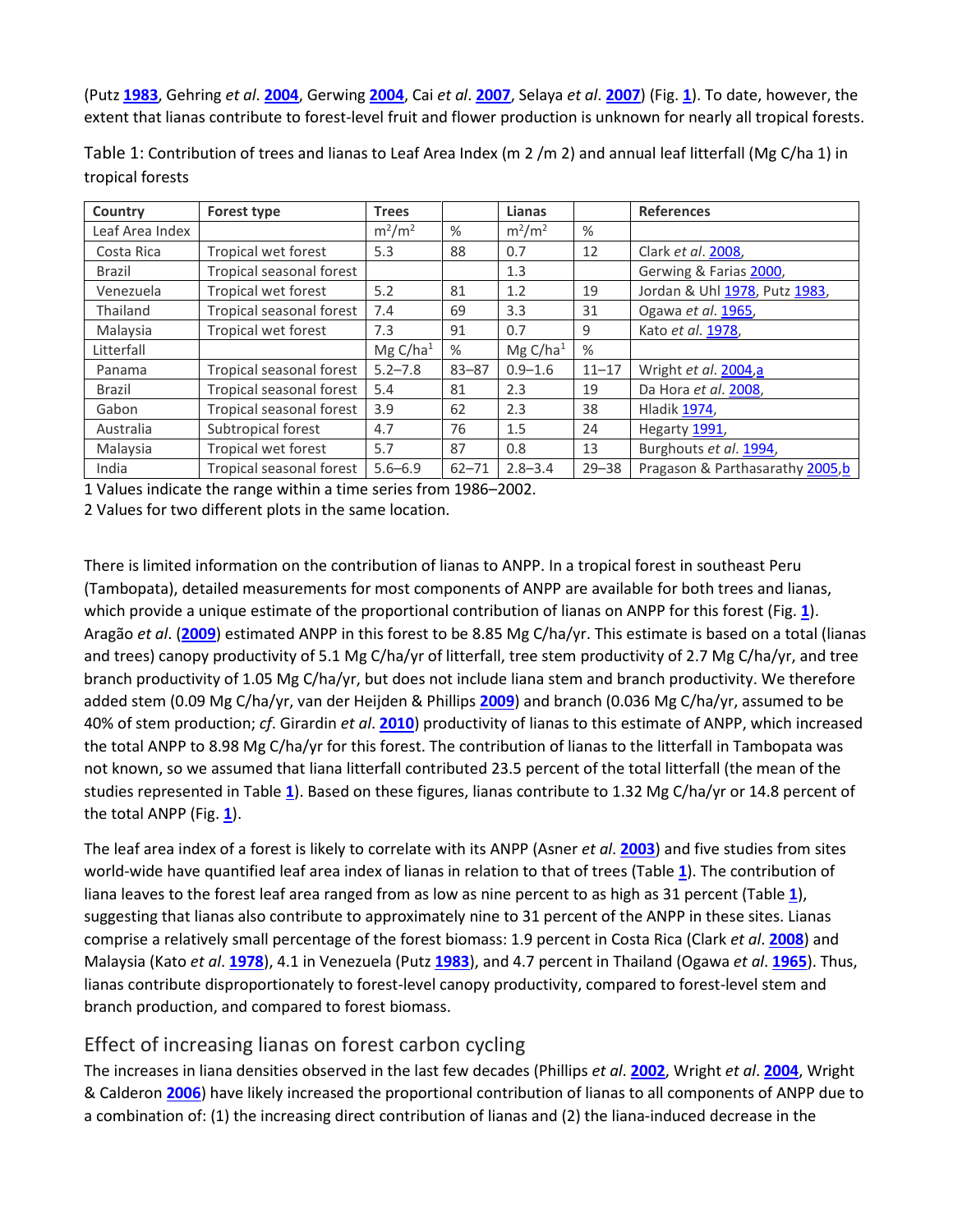contribution of trees. Increasing liana density can reduce woody tree biomass through reduced tree growth, greater mechanical damage, and higher mortality. The liana-induced loss of tree biomass is unlikely to be offset by increases in liana biomass (*e.g*., van der Heijden & Phillips **[2009](https://onlinelibrary.wiley.com/doi/full/10.1111/btp.12060#btp12060-bib-0051)**). Increasing liana density therefore should lead to an overall decrease in forest-level woody biomass productivity.

By contrast, the effects of increasing lianas on forest-level canopy productivity are less clear. Trees that support a higher biomass of liana leaves appear to have a lower biomass of tree leaves, with lianas replacing host tree leaf biomass on a one-to-one basis (Ogawa *et al*. **[1965](https://onlinelibrary.wiley.com/doi/full/10.1111/btp.12060#btp12060-bib-0075)**, Kira & Ogawa **[1971](https://onlinelibrary.wiley.com/doi/full/10.1111/btp.12060#btp12060-bib-0059)**). In addition, since individual tree fruiting success in tropical forests is closely related to the light received by their canopy (*e.g*., Phillips **[1993](https://onlinelibrary.wiley.com/doi/full/10.1111/btp.12060#btp12060-bib-0079)**), infestation with lianas can reduce or even completely halt host fruit production (Stevens **[1987](https://onlinelibrary.wiley.com/doi/full/10.1111/btp.12060#btp12060-bib-0101)**, Wright et al. [2005](https://onlinelibrary.wiley.com/doi/full/10.1111/btp.12060#btp12060-bib-0108), Kainer et al. [2006](https://onlinelibrary.wiley.com/doi/full/10.1111/btp.12060#btp12060-bib-0056), [2007](https://onlinelibrary.wiley.com/doi/full/10.1111/btp.12060#btp12060-bib-0057), Fonseca et al. [2009](https://onlinelibrary.wiley.com/doi/full/10.1111/btp.12060#btp12060-bib-0073), Nabe-Nielsen et al. 2009, Klimas et al. [2012](https://onlinelibrary.wiley.com/doi/full/10.1111/btp.12060#btp12060-bib-0060)). The loss of tree flower and fruit production may be offset, in terms of forest productivity, to some degree by the increased contribution of lianas to flower and fruit production (Wright & Calderon **[2006](https://onlinelibrary.wiley.com/doi/full/10.1111/btp.12060#btp12060-bib-0105)**). Increases in lianas might therefore reduce the overall contribution of trees to forest-level canopy productivity, but the effect on total forest-level canopy productivity is not known.

Lianas on Barro Colorado Island (BCI) have been increasing (Ingwell *et al*. **[2010](https://onlinelibrary.wiley.com/doi/full/10.1111/btp.12060#btp12060-bib-0054)**, Schnitzer *et al*. **[2012](https://onlinelibrary.wiley.com/doi/full/10.1111/btp.12060#btp12060-bib-0099)**) and this has led to a considerable proportional increase in liana leaf, flower, and fruit production relative to trees from 1986–2002 (Wright *et al*. **[2004](https://onlinelibrary.wiley.com/doi/full/10.1111/btp.12060#btp12060-bib-0106)**, Wright & Calderon **[2006](https://onlinelibrary.wiley.com/doi/full/10.1111/btp.12060#btp12060-bib-0105)**). Both liana and tree leaf production on BCI increased over this period, leading to an increase in forest-wide canopy leaf production (Wright *et al*. **[2004](https://onlinelibrary.wiley.com/doi/full/10.1111/btp.12060#btp12060-bib-0106)**). Similarly, flower production of both lianas and trees increased, though that of lianas has increased nearly three-times faster than that of trees (Wright & Calderon **[2006](https://onlinelibrary.wiley.com/doi/full/10.1111/btp.12060#btp12060-bib-0105)**). Thus, both the relative productivity of lianas as well as the forest-level canopy production has increased on BCI, implying that factors beyond the increase in lianas might be affecting canopy productivity. Any liana impacts on the canopy productivity appear to be masked at the forest scale by an overall increase in leaf productivity and fecundity of trees, presumably due to a combination of elevated atmospheric CO2 concentrations (Norby *et al*. **[2005](https://onlinelibrary.wiley.com/doi/full/10.1111/btp.12060#btp12060-bib-0074)**) and changing climatic conditions, possibly including increased solar radiation (Wright & Calderon **[2006](https://onlinelibrary.wiley.com/doi/full/10.1111/btp.12060#btp12060-bib-0105)**). Because of these wider changes in forest metabolism, additional research will be necessary to disentangle the effects of lianas from other factors impacting forest-level canopy productivity.

## [Liana-induced effects on carbon balance](https://0-web-b-ebscohost-com.libus.csd.mu.edu/ehost/detail/detail?vid=2&sid=b1949c48-aad0-4aab-ba40-bfb85a015f5d%40pdc-v-sessmgr02&bdata=JnNpdGU9ZWhvc3QtbGl2ZQ%3d%3d#toc)

Tropical forests currently store 285 ± 64 Pg C in aboveground biomass worldwide (Feldpausch *et al*. **[2012](https://onlinelibrary.wiley.com/doi/full/10.1111/btp.12060#btp12060-bib-0034)**), which is over 30 percent of the earth's terrestrial carbon stock (*e.g*., Cao & Woodward **[2002](https://onlinelibrary.wiley.com/doi/full/10.1111/btp.12060#btp12060-bib-0014)**). The exchanges of carbon between this long-term pool of carbon and the atmosphere dictate the carbon balance of tropical forests. Although the carbon balance is part of the larger carbon cycle of tropical forests, it warrants a separate discussion because it relates specifically to whether net fluxes into this carbon pool equal net fluxes out of this carbon pool. Any differences in those fluxes provide valuable information on whether tropical forests act as a carbon sink, *i.e*., carbon stocks increase over time, or source, *i.e*., carbon stocks decrease over time.

Aboveground carbon stocks of tropical forests change over time due to the difference between carbon gains by growth and carbon losses due to branch loss, mortality, and subsequent branch and stem decomposition. The amount of carbon stored in tropical forests can also be altered by changes in species composition. Directional changes in species composition toward more fast-growing tree species with low wood densities, which store less carbon, will lead to a decrease in the carbon storage capacity of tropical forests, while changes toward more high wood density species, which store more carbon, will increase it. Currently, carbon stocks in tropical forests worldwide are increasing by ~1.2 Pg C/yr, equivalent to ~0.49 Mg/ha (Lewis *et al*. **[2009b](https://onlinelibrary.wiley.com/doi/full/10.1111/btp.12060#btp12060-bib-0066)**, Pan *et al*. **[2011](https://onlinelibrary.wiley.com/doi/full/10.1111/btp.12060#btp12060-bib-0076)**), indicating that these forests contribute to 50 percent of the global terrestrial carbon sink (Denman *et al*. **[2007](https://onlinelibrary.wiley.com/doi/full/10.1111/btp.12060#btp12060-bib-0024)**). In relative terms the net change per hectare in mean carbon stocks is low (<0.3% per ha per year), but the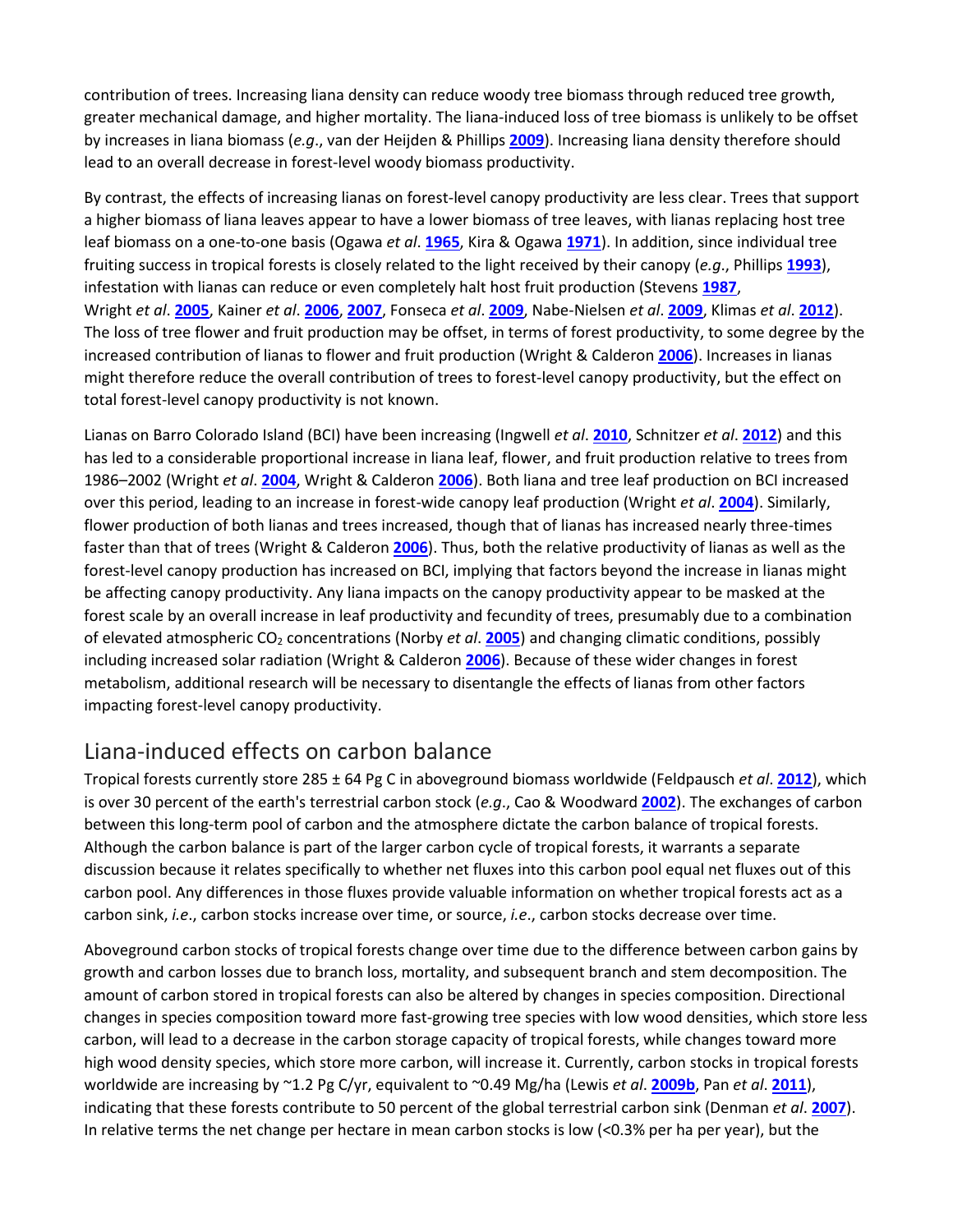absolute impacts are large due to the scaling effects of the large geographical extent of tropical forests, their high productivity, and the large size of their trees.

Several observational studies have indicated that tree biomass of forests with a high biomass of lianas is considerably lower than that of forests with lower liana abundance, with their carbon storage capacity reduced by up to 50 percent (Chave *et al*. **[2001](https://onlinelibrary.wiley.com/doi/full/10.1111/btp.12060#btp12060-bib-0018)**, Laurance *et al*. **[2001](https://onlinelibrary.wiley.com/doi/full/10.1111/btp.12060#btp12060-bib-0064)**, Malhi *et al*. **[2006](https://onlinelibrary.wiley.com/doi/full/10.1111/btp.12060#btp12060-bib-0071)**). This liana-induced reduction in carbon stocks is likely caused by a combination of liana-induced: (1) reductions in tree growth; (2) increases in tree mortality; and (3) shifts in tree species composition due to different susceptibilities of trees to liana infestation and competition. In the next section, we will review these three distinct processes by which lianas impact on carbon balance, and assess how increasing liana abundance and biomass might influence the carbon balance of tropical forests in the future.

#### [Carbon sequestration](https://0-web-b-ebscohost-com.libus.csd.mu.edu/ehost/detail/detail?vid=2&sid=b1949c48-aad0-4aab-ba40-bfb85a015f5d%40pdc-v-sessmgr02&bdata=JnNpdGU9ZWhvc3QtbGl2ZQ%3d%3d#toc)

By reducing tree survival and growth, lianas constrain the net carbon gain, *i.e*., difference of carbon gains and losses, of tropical forests. While the negative effects of lianas on individual tree growth are now well-known, so far only one study has attempted to estimate the total effect of liana-induced reduction in tree growth on standlevel carbon sequestration. van der Heijden and Phillips (**[2009](https://onlinelibrary.wiley.com/doi/full/10.1111/btp.12060#btp12060-bib-0051)**) evaluated the effect of lianas on tree growth while accounting for competition for light, potential competition for nutrients and water with neighboring trees, and wood density, by combining all these factors in a multi-species model. The model predicted tree growth in the presence of lianas (as measured) and in a scenario in which none of the trees were competing with lianas (by setting the liana competition component in the model to zero). The predicted growth rates were used to calculate the increment in aboveground biomass per plot for each of the scenarios (*i.e*., with and without lianas), with the difference between the scenarios being a forest-level estimate of the effect of lianas (Fig. **[2](https://onlinelibrary.wiley.com/doi/full/10.1111/btp.12060#btp12060-fig-0002)**). Their results suggested that the decrease in tree growth due to lianas reduced mean aboveground tree biomass increment by 0.51 Mg dry weight/ha/yr. Since approximately 50 percent of the woody tissue of trees is composed of carbon, this effect translates to a reduction of 0.25 Mg C/ha/yr, which is equivalent to a relative reduction in 10 percent of tree carbon increment in this forest. Adding also the effects of lianas on tree mortality to these estimates of liana-induced reduction in carbon uptake, the focus of the multi-species model developed by van der Heijden and Phillips (**[2009](https://onlinelibrary.wiley.com/doi/full/10.1111/btp.12060#btp12060-bib-0051)**), would increase the estimated effect of lianas on the net forest-level carbon uptake.



#### Figure 2

Mean predicted stand-level aboveground carbon uptake rates (Mg C/ha/yr) for trees only (leftmost bar), carbon uptake for the combination of trees and lianas (including both the competitive effect of lianas on trees and their contribution to carbon uptake; bar second from left), trees competing without lianas (bar third from left), and trees competing with double the observed liana infestation (right-most bar). Arrows and values indicate the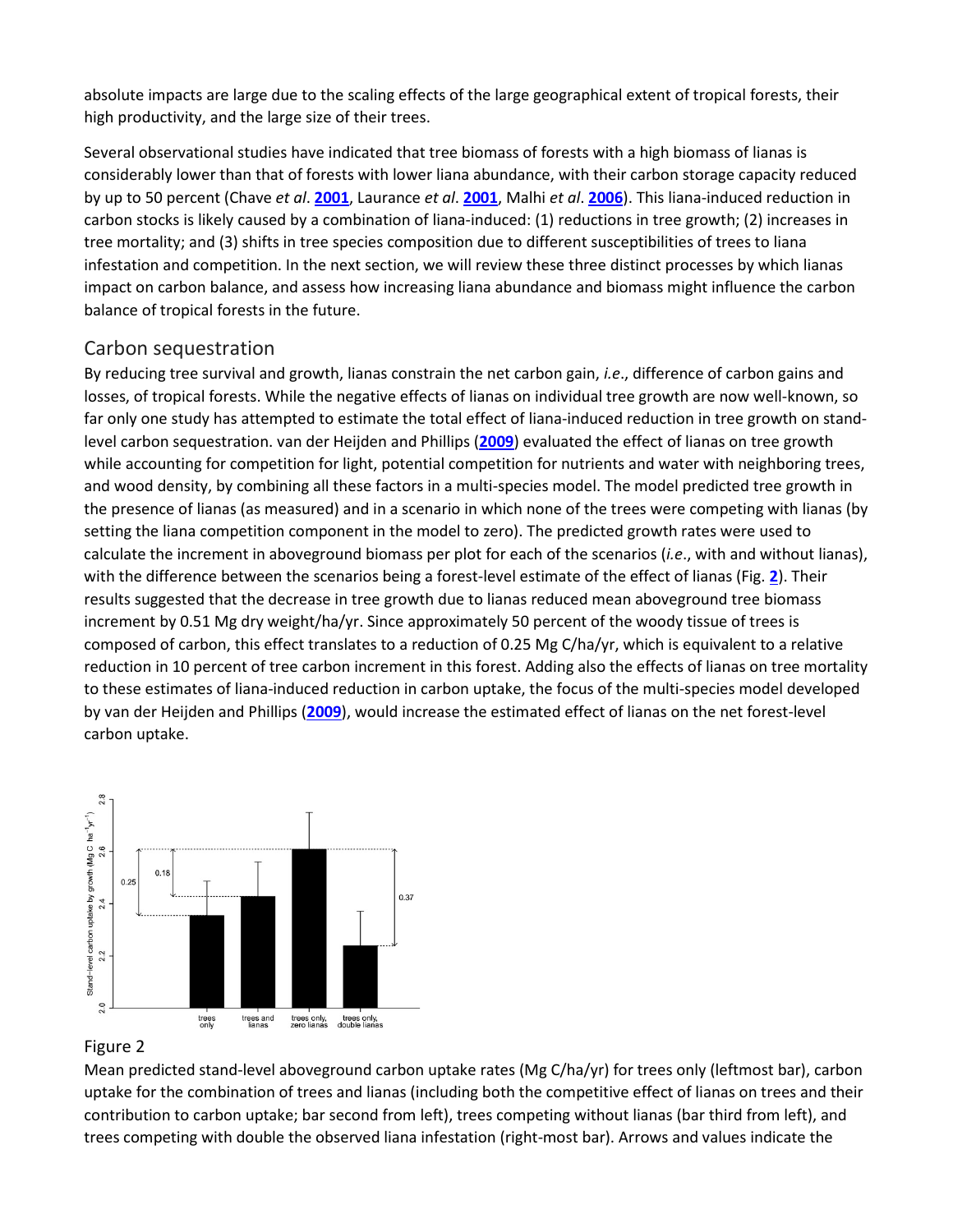difference in carbon uptake (Mg C/ha/yr) between the different scenarios (adapted from van der Heijden & Phillips [2009\)](https://onlinelibrary.wiley.com/doi/full/10.1111/btp.12060#btp12060-bib-0051). The results are based upon a multi-species model predicting the effect of lianas on individual tree growth taking functional traits and individual growing conditions into account, and include all dicot trees ≥10 cm diameter occurring in five different 1-ha plots in Tambopata, Peru, measured in the first census (2003) and which were still alive in the second census (2006). The median growth rates of individual trees per scenario were converted to biomass estimates and summed for all trees occurring in a single plot. The bars indicate the mean (±SE) of the five plots. Carbon content was assumed to be 50 percent of biomass, both for trees and for lianas. For more information see van der Heijden and Phillips [\(2009\)](https://onlinelibrary.wiley.com/doi/full/10.1111/btp.12060#btp12060-bib-0051).

A study by Schnitzer et al. (unpubl. data) has experimentally quantified the effect of lianas on both the loss of tree growth and the increase in tree mortality in treefall gaps. After 8 yr, the cumulative aboveground biomass increment of the liana-free gaps was, on average, 0.16 Mg/ha higher than that of the control gaps (controlling for gap size and initial tree biomass). An estimated 84 percent of this increase in carbon was due to a greater tree growth in the gaps where lianas were removed, whereas the remaining 16 percent was attributed to the decrease in tree mortality. Based on these average effects, the authors estimated that the effect of lianas in gaps alone reduces forest carbon uptake by nearly 10 percent of the total net carbon gain. Expanding this lianaremoval approach to include both gap and non-gap forest sites would substantially increase the estimate of liana-induced carbon reduction in tropical forests.

#### [Changes in tree species composition](https://0-web-b-ebscohost-com.libus.csd.mu.edu/ehost/detail/detail?vid=2&sid=b1949c48-aad0-4aab-ba40-bfb85a015f5d%40pdc-v-sessmgr02&bdata=JnNpdGU9ZWhvc3QtbGl2ZQ%3d%3d#toc)

Trees differ in their susceptibility to lianas, potentially because some tree species are able to dislodge lianas or escape liana infestation altogether (Putz **[1984b](https://onlinelibrary.wiley.com/doi/full/10.1111/btp.12060#btp12060-bib-0088)**, a, Clark & Clark **[1990](https://onlinelibrary.wiley.com/doi/full/10.1111/btp.12060#btp12060-bib-0021)**, Balfour & Bond **[1993](https://onlinelibrary.wiley.com/doi/full/10.1111/btp.12060#btp12060-bib-0006)**, Campbell & Newbery **[1993](https://onlinelibrary.wiley.com/doi/full/10.1111/btp.12060#btp12060-bib-0013)**, Schnitzer *et al*. **[2000](https://onlinelibrary.wiley.com/doi/full/10.1111/btp.12060#btp12060-bib-0097)**, Pérez-Salicrup *et al*. **[2001](https://onlinelibrary.wiley.com/doi/full/10.1111/btp.12060#btp12060-bib-0078)**, Alvira *et al*. **[2004](https://onlinelibrary.wiley.com/doi/full/10.1111/btp.12060#btp12060-bib-0001)**, van der Heijden *et al*. **[2008](https://onlinelibrary.wiley.com/doi/full/10.1111/btp.12060#btp12060-bib-0049)**, Ingwell *et al*. **[2010](https://onlinelibrary.wiley.com/doi/full/10.1111/btp.12060#btp12060-bib-0054)**). In particular, fast-growing and light-wooded tree species tend to have lower levels of liana infestation, whereas dense-wooded, shade-tolerant tree species, which store the vast majority of forest carbon, have much higher liana infestation rates and suffer a proportionately greater reduction in liana-induced growth, survival, and recruitment (Putz **[1984a](https://onlinelibrary.wiley.com/doi/full/10.1111/btp.12060#btp12060-bib-0087)**, Clark & Clark **[1990](https://onlinelibrary.wiley.com/doi/full/10.1111/btp.12060#btp12060-bib-0021)**, Schnitzer *et al*. **[2000](https://onlinelibrary.wiley.com/doi/full/10.1111/btp.12060#btp12060-bib-0097)**, van der Heijden *et al*. **[2008](https://onlinelibrary.wiley.com/doi/full/10.1111/btp.12060#btp12060-bib-0049)**, van der Heijden & Phillips **[2009](https://onlinelibrary.wiley.com/doi/full/10.1111/btp.12060#btp12060-bib-0051)**, Ingwell *et al*. **[2010](https://onlinelibrary.wiley.com/doi/full/10.1111/btp.12060#btp12060-bib-0054)**, Schnitzer & Carson **[2010](https://onlinelibrary.wiley.com/doi/full/10.1111/btp.12060#btp12060-bib-0096)**). Fast-growing trees have wood densities that are, on average, 15 percent lower than shade-tolerant trees that suffer high liana infestations (van der Heijden *et al*. **[2008](https://onlinelibrary.wiley.com/doi/full/10.1111/btp.12060#btp12060-bib-0049)**).

By imposing a much stronger effect on slower-growing shade-tolerant tree species than on fast growing trees, lianas might alter the outcome of competition among tree species (Schnitzer *et al*. **[2000](https://onlinelibrary.wiley.com/doi/full/10.1111/btp.12060#btp12060-bib-0097)**, Schnitzer & Carson **[2010](https://onlinelibrary.wiley.com/doi/full/10.1111/btp.12060#btp12060-bib-0096)**). The differential effect of lianas has been shown in a liana-removal study in Panama, which tested whether lianas comparatively affected recruitment and diversity of shade-tolerant trees more than that of pioneer trees (Schnitzer & Carson **[2010](https://onlinelibrary.wiley.com/doi/full/10.1111/btp.12060#btp12060-bib-0096)**). Eight years after lianas had been removed from treefall gaps, shadetolerant tree diameter growth, density, and diversity had increased considerably compared with control gaps, whereas pioneer trees remained relatively unaffected. These results indicate that by suppressing the growth and recruitment of shade-tolerant tree species, lianas may alter the floristic composition of tropical forests by replacing dense wooded, shade-tolerant tree species by liana and tree species with lower density wood.

There is accumulating evidence that the tree composition of tropical forests is changing in locations far from obvious, direct anthropogenic impacts – a process that may, in part, be due to lianas. In Tambopata, Peru, standlevel mean wood density has decreased since the early 1980s, indicating an overall relative increase of more fast-growing tree species (Fig. **[3](https://onlinelibrary.wiley.com/doi/full/10.1111/btp.12060#btp12060-fig-0003)**). In addition, a large cluster of plots in central Amazonia (18 1-ha plots over a 300  $\rm km^2$  area) indicates an increase in the basal area or density of many genera of fast-growing trees, whereas there is no such increase in slower-growing trees (Laurance *et al*. **[2004](https://onlinelibrary.wiley.com/doi/full/10.1111/btp.12060#btp12060-bib-0063)**). The changes in floristic composition may be due to a rise in atmospheric  $CO<sub>2</sub>$  concentration, which may benefit faster-growing species more than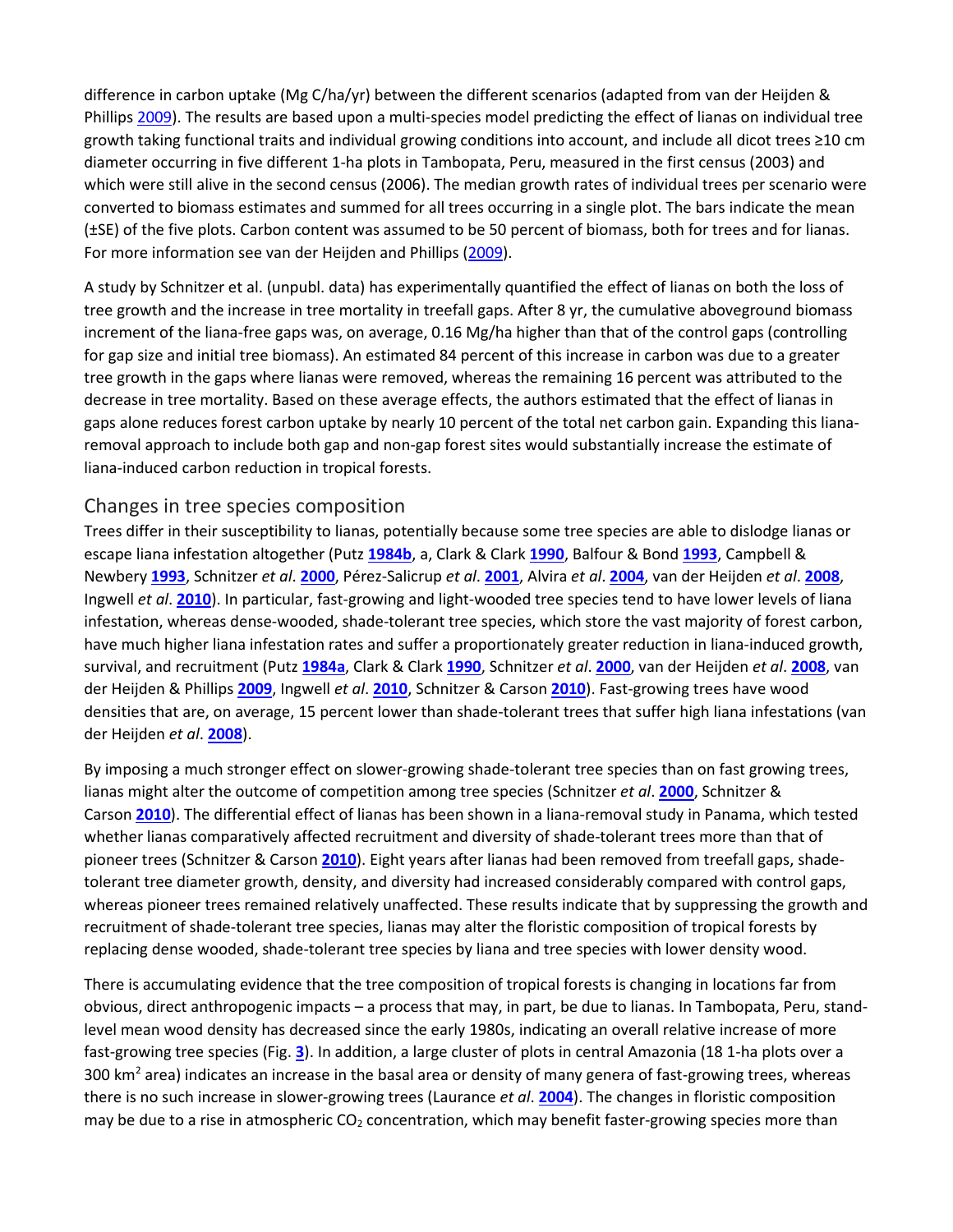shade-tolerant species (Phillips & Gentry **[1994](https://onlinelibrary.wiley.com/doi/full/10.1111/btp.12060#btp12060-bib-0082)**, Körner **[1998](https://onlinelibrary.wiley.com/doi/full/10.1111/btp.12060#btp12060-bib-0061)**, Laurance *et al*. **[2004](https://onlinelibrary.wiley.com/doi/full/10.1111/btp.12060#btp12060-bib-0063)**, Phillips *et al*. **[2004](https://onlinelibrary.wiley.com/doi/full/10.1111/btp.12060#btp12060-bib-0081)**). The directional changes in tree species composition toward fast-growing trees with low-density wood might also be driven, in part, by the negative effects of lianas.



Figure 3

Mean wood density (±0.02 SE) of trees across five 1-ha plots in Tambopata, Peru, from 1983 to 2011. Mean wood density across the five plots decreased over time ( $P < 0.01$ : Kendal's tau) – a 2 percent reduction (data extracted from Lopez-Gonzalez *et al*. [2011,](https://onlinelibrary.wiley.com/doi/full/10.1111/btp.12060#btp12060-bib-0067) [2012\)](https://onlinelibrary.wiley.com/doi/full/10.1111/btp.12060#btp12060-bib-0068). The average trend was similar to that of four of the plots, which each significantly decreased in wood density by 2–3 percent. The wood density of one plot did not change over the period.

### [Effects of increasing liana abundance on carbon balance](https://0-web-b-ebscohost-com.libus.csd.mu.edu/ehost/detail/detail?vid=2&sid=b1949c48-aad0-4aab-ba40-bfb85a015f5d%40pdc-v-sessmgr02&bdata=JnNpdGU9ZWhvc3QtbGl2ZQ%3d%3d#toc)

Increases in liana stem density and biomass in tropical forests will likely exacerbate liana effects on forest-level tree growth and mortality, as the liana loads carried by trees increase. Using what we know about liana impacts and current forest structural and dynamical trends, we can now develop a simple first estimate of the likely impact of lianas over the first quarter of the 21st century. The relative basal area of large lianas has doubled over two decades in many western Amazonian locations (Phillips *et al*. **[2002](https://onlinelibrary.wiley.com/doi/full/10.1111/btp.12060#btp12060-bib-0083)**). van der Heijden and Phillips (**[2009](https://onlinelibrary.wiley.com/doi/full/10.1111/btp.12060#btp12060-bib-0051)**) used a tree growth model to suggest that if this rate of lianas increase were to continue, stand-level reduction in carbon gains could decrease from 0.25 Mg C/ha/yr to 0.37 Mg C/ha/yr by 2025. This projected reduction would be equivalent to 25 percent of the current total average net carbon uptake of tropical forests (0.49 Mg C/ha/yr; Lewis *et al*. **[2009b](https://onlinelibrary.wiley.com/doi/full/10.1111/btp.12060#btp12060-bib-0066)**). This estimate is likely conservative because the model omits tree mortality (van der Heijden & Phillips **[2009](https://onlinelibrary.wiley.com/doi/full/10.1111/btp.12060#btp12060-bib-0051)**), and increasing liana abundance and biomass will likely lead to higher tree mortality rates (Ingwell *et al*. **[2010](https://onlinelibrary.wiley.com/doi/full/10.1111/btp.12060#btp12060-bib-0054)**). Hence, increases in liana density and biomass have the potential to severely reduce the carbon sink function of tropical forests.

Increased liana abundance and biomass may also significantly decrease carbon stocks of tropical forests by decreasing the proportion of trees with high wood density. A study simulating the effect of several biodiversity scenarios on the carbon storage capacity for a 50 ha forest in BCI showed that a liana-induced loss of slowergrowing tree taxa could reduce the carbon storage capacity by trees of this forest by as much as 34 percent (Bunker *et al*. **[2005](https://onlinelibrary.wiley.com/doi/full/10.1111/btp.12060#btp12060-bib-0008)**). If the increase in liana abundance and biomass persists, and the 34 percent liana-induced reduction in carbon storage is representative of the wider tropics, the eventual potential liana-driven reduction in carbon stored in tropical forest trees could conceivably reach as much as 36 Pg C in Amazonia and 97 Pg C worldwide.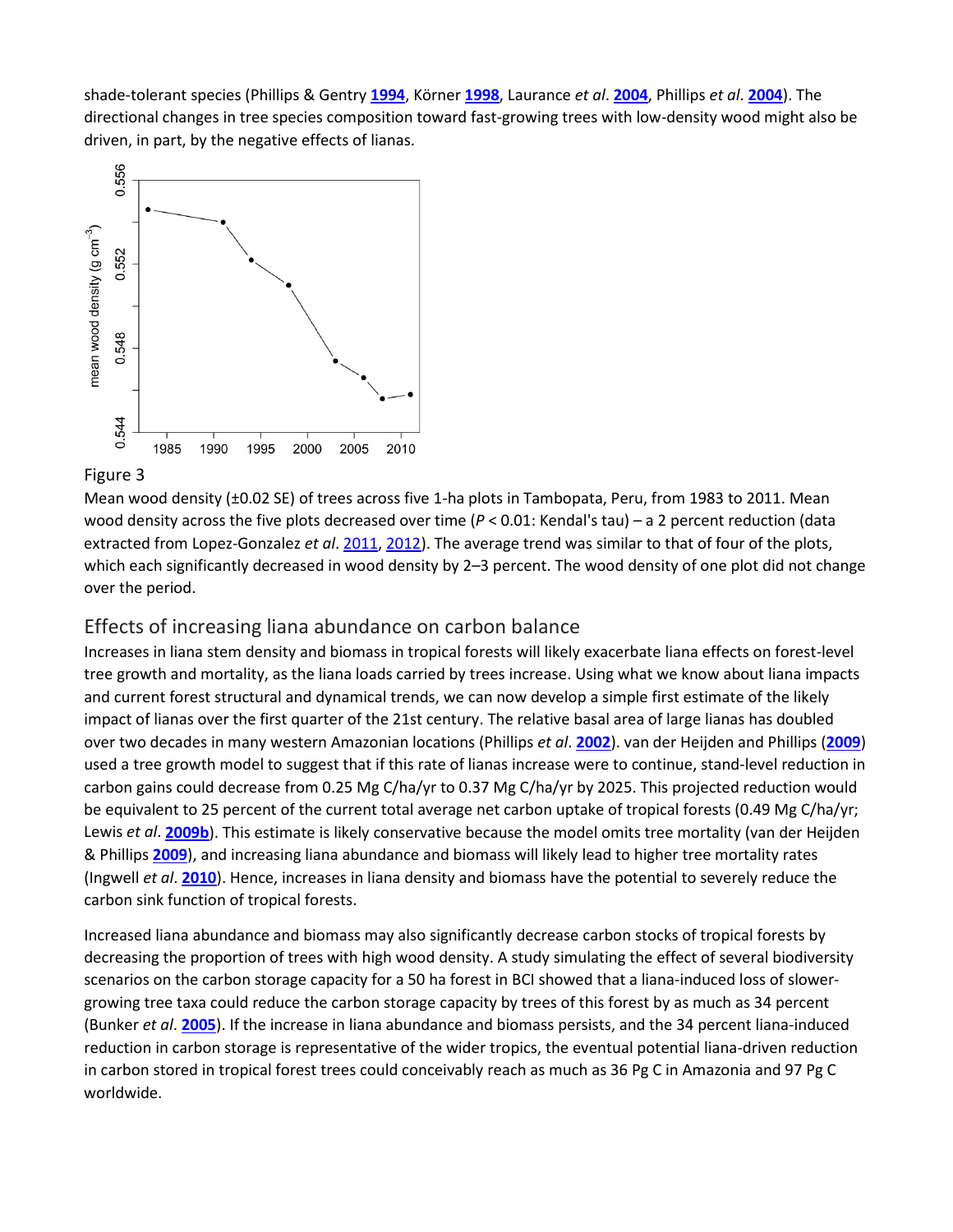## [Compensatory effects of lianas](https://0-web-b-ebscohost-com.libus.csd.mu.edu/ehost/detail/detail?vid=2&sid=b1949c48-aad0-4aab-ba40-bfb85a015f5d%40pdc-v-sessmgr02&bdata=JnNpdGU9ZWhvc3QtbGl2ZQ%3d%3d#toc)

Liana growth and their potential increase in biomass stocks will compensate, to some extent, for the lianainduced reduction in tree biomass storage and sequestration. Few studies have attempted to quantify the compensation of lianas for the liana-induced decreases in tree biomass increment and stocks. Liana biomass growth has been estimated to compensate for 0.07 Mg ha/yr, equivalent to 30 percent, of the liana-induced reduction in carbon uptake by tree growth in an old-growth forest in Peru (van der Heijden & Phillips **[2009](https://onlinelibrary.wiley.com/doi/full/10.1111/btp.12060#btp12060-bib-0051)**). In a fragmentation study in Brazil, the compensatory effect of lianas was smaller: increases in liana biomass in forest edges only compensated for 8 percent of the tree biomass lost 10–17 years after fragmentation (Laurance *et al*. **[1997](https://onlinelibrary.wiley.com/doi/full/10.1111/btp.12060#btp12060-bib-0062)**).

Lianas displace far more carbon than they contribute because they have a relatively low amount of structural tissue and have porous stems. Instead of allocating carbon to a self-supporting trunk and an anchoring root system, lianas can invest the resources otherwise necessary for support tissue into height growth, increased leaf area, and stem and presumably root elongation without large investment in woody support tissue (Putz **[1983](https://onlinelibrary.wiley.com/doi/full/10.1111/btp.12060#btp12060-bib-0086)**, Gehring *et al*. **[2004](https://onlinelibrary.wiley.com/doi/full/10.1111/btp.12060#btp12060-bib-0038)**, Gerwing **[2004](https://onlinelibrary.wiley.com/doi/full/10.1111/btp.12060#btp12060-bib-0041)**, Schnitzer **[2005](https://onlinelibrary.wiley.com/doi/full/10.1111/btp.12060#btp12060-bib-0094)**, Cai *et al*. **[2007](https://onlinelibrary.wiley.com/doi/full/10.1111/btp.12060#btp12060-bib-0011)**, Selaya *et al*. **[2007](https://onlinelibrary.wiley.com/doi/full/10.1111/btp.12060#btp12060-bib-0100)**). For example, on the BCI 50 ha plot, lianas contribute 25 percent of woody stems (lianas and trees >1 cm diameter), 35 percent of woody species, but less than 3 percent of basal area (Schnitzer *et al*. **[2012](https://onlinelibrary.wiley.com/doi/full/10.1111/btp.12060#btp12060-bib-0099)**). In addition, lianas are dynamic components of tropical forests, with turnover rates as much as three times faster than those of trees (Phillips *et al*. **[2005](https://onlinelibrary.wiley.com/doi/full/10.1111/btp.12060#btp12060-bib-0084)**), so they have short woody biomass residence times. Carbon sequestered due to liana biomass growth will therefore be released back into the atmosphere much sooner than carbon taken up by trees. Increasing liana abundance and biomass in tropical forests is therefore likely to only offset a small portion of the reduction in tree carbon sequestration and storage caused by the increase in competitive effects of lianas.

## [Conclusions and future directions](https://0-web-b-ebscohost-com.libus.csd.mu.edu/ehost/detail/detail?vid=2&sid=b1949c48-aad0-4aab-ba40-bfb85a015f5d%40pdc-v-sessmgr02&bdata=JnNpdGU9ZWhvc3QtbGl2ZQ%3d%3d#toc)

Lianas are currently responsible for around 15 percent of the ANPP in tropical forests. As liana leaves replace tree leaves on an approximately one-to-one basis, their contribution to forest-level canopy productivity most likely at least offsets the liana-induced reduction in tree canopy productivity. By contrast, lianas appear to be reducing carbon sequestration and carbon storage in tropical forests by: (1) reducing tree growth and survival; (2) causing a shift in tree species composition toward faster growing species with low-density wood; and (3) replacing carbon-dense trees with lianas, which sequester and store far less carbon than the trees they replace. Increasing liana abundance and biomass will exacerbate these effects of lianas in tropical forests and are therefore projected to accentuate losses in carbon sequestration and storage in these forests. While the recent whole-forest trend has been toward increased biomass in tropical Amazonia and Africa, possibly driven by carbon dioxide fertilization, the effects of increasing lianas are one of several highly plausible mechanisms by which the tropical forest biomass sink may be reduced or reversed, with significant consequences for global atmospheric  $CO<sub>2</sub>$  levels and hence climate change.

#### [Biogeography](https://0-web-b-ebscohost-com.libus.csd.mu.edu/ehost/detail/detail?vid=2&sid=b1949c48-aad0-4aab-ba40-bfb85a015f5d%40pdc-v-sessmgr02&bdata=JnNpdGU9ZWhvc3QtbGl2ZQ%3d%3d#toc)

Thus far, the observation that lianas are increasing has been a Neotropical phenomenon, with the very limited evidence from other tropical regions inconsistent with the observed pattern in the Americas (Schnitzer & Bongers **[2011](https://onlinelibrary.wiley.com/doi/full/10.1111/btp.12060#btp12060-bib-0095)**). This may indicate that the magnitude of change in the responsible driver(s) for the increase in lianas may vary across continents. Additional research in Africa and Asia is necessary to determine whether the increase in lianas is indeed just a Neotropical occurrence or is, in fact, happening worldwide.

A large variation in the abundance and biomass of lianas exists both within the Neotropics as well as across the continents. It has been difficult to identify key environmental variables that drive both Neotropical as well as pan-tropical differences in liana success, though the availability of host trees and their characteristics (van der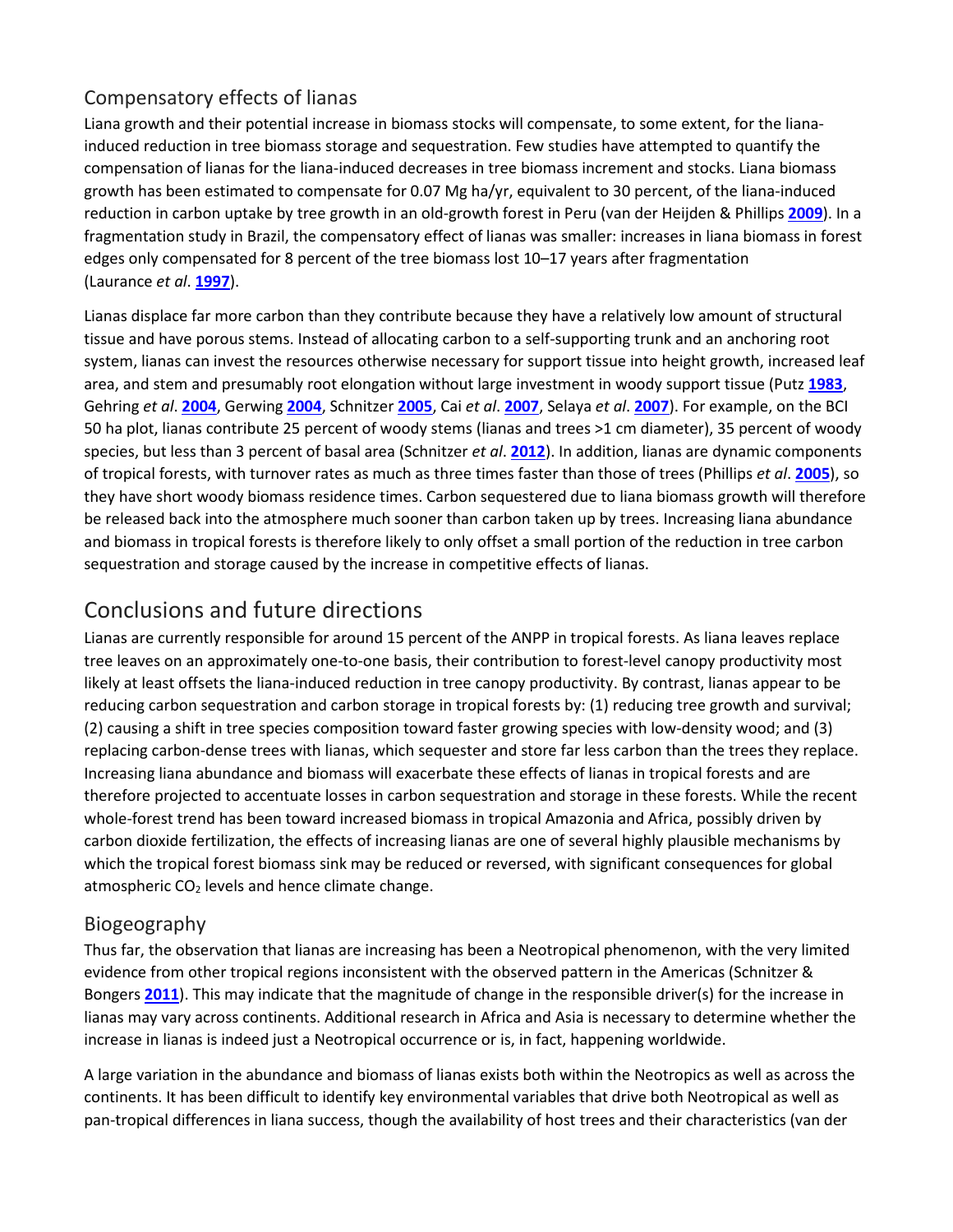Heijden & Phillips **[2008](https://onlinelibrary.wiley.com/doi/full/10.1111/btp.12060#btp12060-bib-0050)**) and rainfall seasonality (Schnitzer **[2005](https://onlinelibrary.wiley.com/doi/full/10.1111/btp.12060#btp12060-bib-0094)**, DeWalt *et al*. **[2010](https://onlinelibrary.wiley.com/doi/full/10.1111/btp.12060#btp12060-bib-0026)**) have been suggested. Multivariate data-rich biogeographical studies will be needed to pinpoint what factors drive pantropical variation in liana success, and therefore make it possible to identify the mechanisms responsible for liana increases.

#### [Belowground processes](https://0-web-b-ebscohost-com.libus.csd.mu.edu/ehost/detail/detail?vid=2&sid=b1949c48-aad0-4aab-ba40-bfb85a015f5d%40pdc-v-sessmgr02&bdata=JnNpdGU9ZWhvc3QtbGl2ZQ%3d%3d#toc)

Currently, information on the effect of lianas on belowground NPP and carbon sequestration and storage is completely lacking. To be able to accurately determine the total effect of lianas on the total (i.e., above- and belowground) carbon cycle and balance, studies which focus specifically on quantifying liana effects on belowground processes are urgently needed.

#### [Liana removal studies](https://0-web-b-ebscohost-com.libus.csd.mu.edu/ehost/detail/detail?vid=2&sid=b1949c48-aad0-4aab-ba40-bfb85a015f5d%40pdc-v-sessmgr02&bdata=JnNpdGU9ZWhvc3QtbGl2ZQ%3d%3d#toc)

Large scale experimental liana removal studies are needed to: (1) accurately quantify the current total effect of lianas on forest carbon sequestration and storage; (2) assess whether lianas indeed alter species composition on a large enough scale to affect the carbon storage capacity of tropical forests; (3) investigate the impacts of lianas on net primary productivity; and (4) to confirm and refine the findings of observational studies in case they were affected by confounding variables. These experiments should provide details of the functioning of the internal carbon cycle and carbon balance of tropical forests when liana impacts are completely removed, with insights likely beyond those that can be offered by observational studies alone. In addition, they may provide better indications of how increasing lianas will affect tropical forest productivity and their carbon balance.

One such large scale experiment is currently running in Panama, where the fate of more than 10,000 trees and 7500 lianas (≥1 cm) in eight 80 × 80 m control plots and more than 10,000 trees (≥1 cm) in eight 80 × 80 m lianaremoval plots is followed (S. Schnitzer, J. Powers, G. van der Heijden, and others). The goal of this experiment is to quantify the effects of lianas on tree and forest-level carbon dynamics, soil nutrient dynamics, and tree community composition. Additional experiments of this kind in other tropical forests will allow researchers to accurately quantify the effects of lianas in tropical forests as a whole. Such studies will provide the data necessary to be able to include the effects of lianas in vegetation models, and help predict the effects of increasing liana abundance and biomass on carbon sequestration and storage in tropical forests.

#### [Vegetation models](https://0-web-b-ebscohost-com.libus.csd.mu.edu/ehost/detail/detail?vid=2&sid=b1949c48-aad0-4aab-ba40-bfb85a015f5d%40pdc-v-sessmgr02&bdata=JnNpdGU9ZWhvc3QtbGl2ZQ%3d%3d#toc)

At present, lianas and liana-induced effects are not taken into account in any of the vegetation models on the carbon cycle and carbon balance of tropical forests. Because of the multitude of liana-induced effects on tropical forest carbon dynamics, we argue it will be necessary to include lianas as a functional type, and to account for liana-induced effects on tropical forests in these models to be able to provide better predictions of tropical forest behaviour this century. To further assist the incorporation of lianas into global vegetation models, more research should be dedicated to discovering the mechanisms responsible for the increase in liana abundance and biomass, as well as additional studies quantifying the effects of lianas on the carbon cycle and carbon balance of tropical forests.

## [Acknowledgments](https://0-web-b-ebscohost-com.libus.csd.mu.edu/ehost/detail/detail?vid=2&sid=b1949c48-aad0-4aab-ba40-bfb85a015f5d%40pdc-v-sessmgr02&bdata=JnNpdGU9ZWhvc3QtbGl2ZQ%3d%3d#toc)

Fieldwork at Tambopata was possible through grants from the Explorer's Club, the Coalbourn Trust, and the Alberta Mennega Foundation, financial support from the University of Leeds and logistical support from the Instituto National para Recursos Naturales (INRENA) and Peruvian Safaris S.A. We thank Tatiana Boza Espinoza for help with liana data collection, Abel Monteagudo and Rodolfo Vásquez for their contribution to tree species determination at Tambopata and Yadvinder Malhi for sharing his carbon cycle graphics template. Support for OL Phillips was provided by an Advanced Grant from the European Research Council, "Tropical forests in the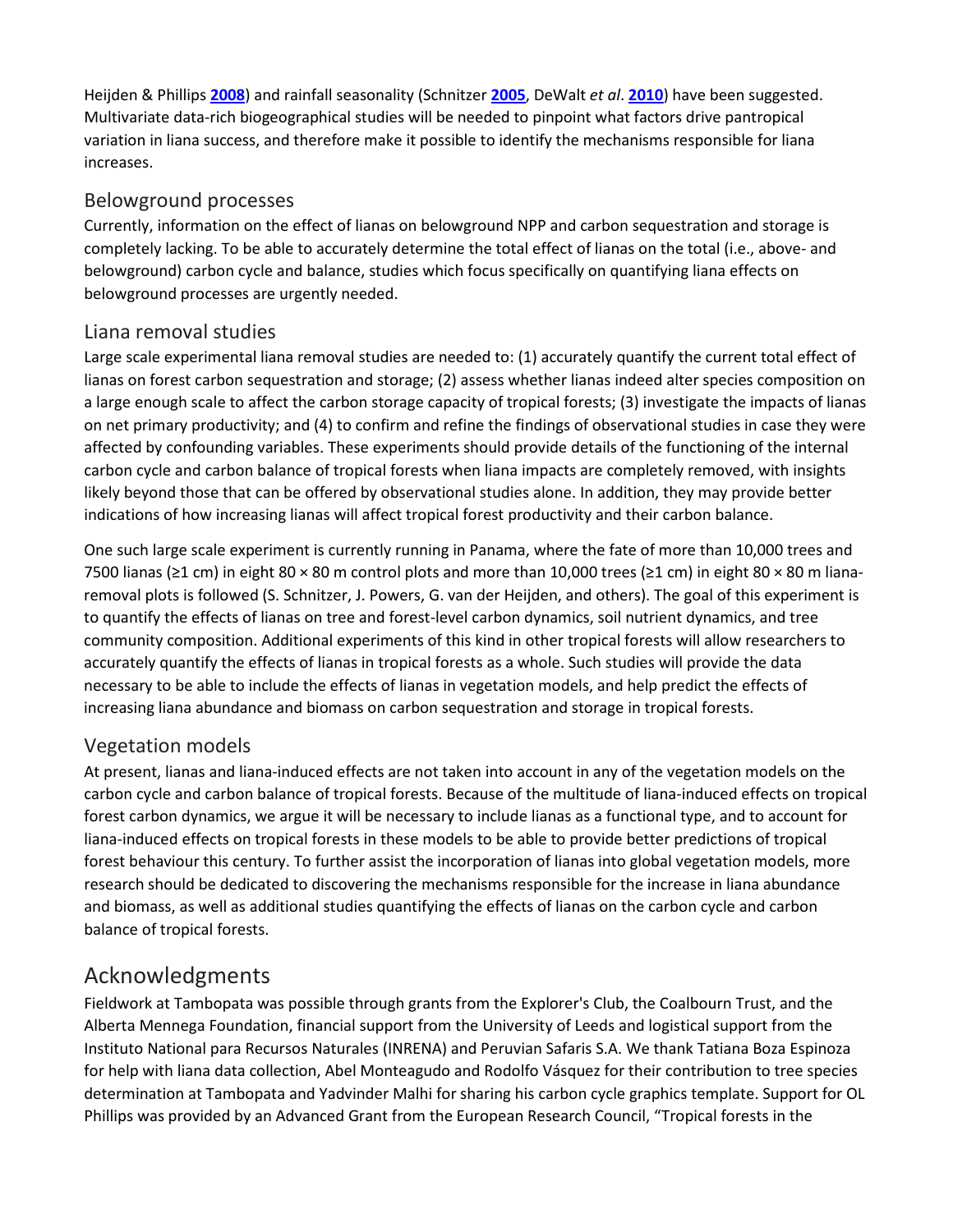changing earth system" and by a Royal Society Wolfson Research Merit Award. Research and support for SA Schnitzer and GMF van der Heijden in Panama by was supported by NSF grants DEB-0613666, DEB-0845071, DEB-1019436, and the University of Wisconsin–Milwaukee Research Growth Initiative program. JS Powers gratefully acknowledges support from NSF grant DEB-1019441.

### Literature Cited

- Alvira, D., F. E. Putz, and T. S. Fredericksen. 2004. Liana loads and post-logging liana densities after liana cutting in a lowland forest in Bolivia. *For. Ecol. Manage.* **190**: 73– 86.
- Aragão, L. E. O. C., Y. Malhi, D. J. Metcalfe, J. Silva Espejo, E. Jimenez, D. Navarrete, S. Almeida, A. C. L. Costa, N. Salinas, O. L. Phillips, L. O. Anderson, E. Alvarez, T. R. Baker, P. H. Goncalvez, J. Huaman Ovalle, M. Mamani Solorzano, P. Meir, A. Monteagudo, S. Patiño, M. C. Penuela, A. Prieto, C. A. Quesada, A. Rozas Davila, A. Rudas, J. A. Silva, and R. Vasquez. 2009. Above- and below-ground net primary productivity across ten Amazonian forests on contrasting soils. *Biogeosciences* **12**: 2759– 2778.
- Asner, G. P., J. M. O. Scurlock, and J. A. Hicke. 2003. Global synthesis of laef area index observations: Implications for ecologucal and remote sensing studies. *Global Ecol. Biogeogr.* **12**: 191– 205.
- Avalos, G., S. S. Mulkey, and K. Kitajima. 1999. Leaf optical properties of trees and lianas in the outer canopy of a tropical dry forest. *Biotropica* **31**: 517– 520.
- Avalos, G., S. S. Mulkey, K. Kitajima, and S. J. Wright. 2007. Colonization strategies of two liana species in a tropical dry forest canopy. *Biotropica* **39**: 393– 399.
- Balfour, D. A., and W. J. Bond. 1993. Factors limiting climber distribution and abundance in a southern African forest. *J. Ecol.* **81**: 91– 100.
- Beer, C., M. Reichstein, E. Tomelleri, P. Ciais, M. Jung, N. Carvalhais, C. Rödenbeck, M. A. Arain, D. D. Baldocchi, G. B. Bonan, A. Bondeau, A. Cescatti, G. Lasslop, A. Lindroth, M. R. Lomas, S. Luyssaert, H. Margolis, K. W. Oleson, O. Roupsard, E. Veenendaal, N. Viovy, C. B. Williams, F. I. Woodward, and D. Papale. 2010. Terrestrial gross carbon dioxide uptake: Global distribution and covariation with climate. *Science* **329**: 834– 838.
- Bunker, D. E., F. DeClerk, J. C. Bradford, R. K. Colwell, I. Perfecto, O. L. Phillips, M. Sankaran, and S. Naeem. 2005. Species loss and aboveground carbon storage in a tropical forest. *Science* **310**: 1029– 1031.
- Burghouts, T. B. A., E. T. F. Campbell, and P. T. Kolderman. 1994. Effects of tree species heterogeneity on leaf fall in primary and logged dipterocarp forest in the Ulu Segama Forest Reserve, Sabah, Malaysia. *J. Trop. Ecol.* **10**: 1– 26.
- Caballé, G., and A. Martin. 2001. Thirteen years of change in trees and lianas in a Gabonese rainforest. *Plant Ecol.* **152**: 167– 173.
- Cai, Z.-Q., L. Poorter, K.-F. Cao, and F. Bongers. 2007. Seedling growth strategies in *Bauhinia* species: Comparing lianas and trees. *Ann. Bot.* **100**: 831– 838.
- Campanello, P. I., J. F. Garibaldi, M. G. Gatti, and G. Goldstein. 2007. Lianas in a subtropical Atlantic Forest: Host preference and tree growth. *For. Ecol. Manage.* **242**: 250– 259.
- Campbell, E. J. F., and D. M. Newbery. 1993. Ecological relationships between lianas and trees in lowland rain forest in Sabah, East Malaysia. *J. Trop. Ecol.* **9**: 469– 490.
- Cao, M., and F. I. Woodward. 2002. Net primary and ecosystem production and carbon stocks of terrestrial ecosystems and their responses to climate change. *Global Change Biol.* **4**: 185– 198.
- Carlquist, S. 1991. Anatomy of vine and liana stems: A review and synthesis. *In* F. E. Putz, and H. A. Mooney (Eds.). *Biology of vines*, pp. 53– 72. Cambridge University Press, New York.
- Cavaleri, M. A., S. F. Oberbauer, and M. G. Ryan. 2006. Wood CO2 efflux in a primary tropical rain forest. *Global Change Biol.* **12**: 1– 17.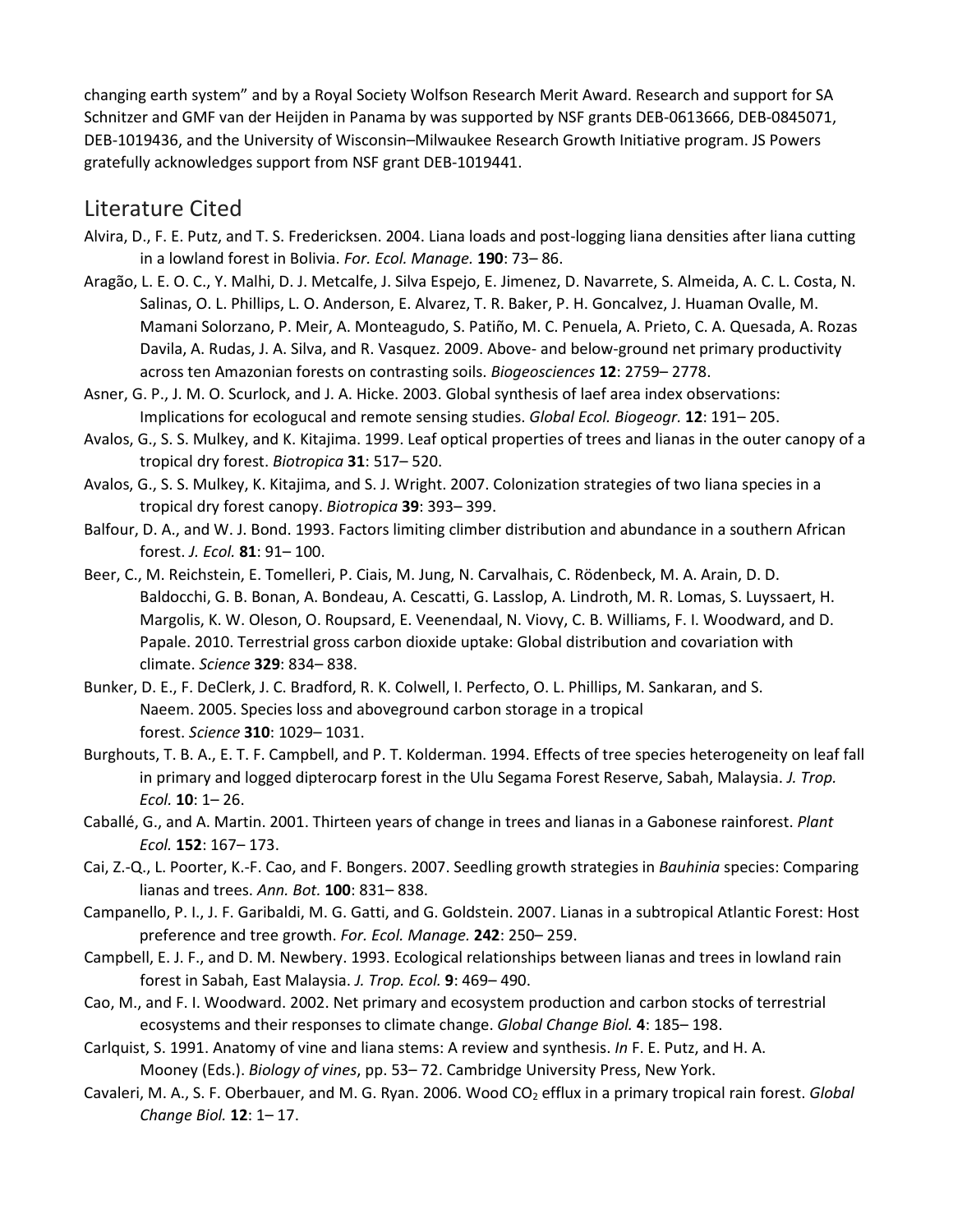- Cavaleri, M. A., S. F. Oberbauer, and M. G. Ryan. 2008. Foliar and ecosystem respiration in an old-growth tropical rain forest. *Plant, Cell Environ.* **31**: 473– 483.
- Chave, J., B. Riera, and M.-A. Dubois, 2001. Estimation of biomass in a neotropical forest of French Guiana: Spatial and temporal variability. *J. Trop. Ecol.* **17**: 79– 96.
- Chen, Y.-J., F. Bongers, K.-F. Cao, and Z.-Q. Cai. 2008. Above- and below-ground competition in high and low irradiance: Tree seedling responses to a competing liana *Byttneria grandifolia*. *J. Trop. Ecol.* **24**: 517– 524.
- Clark, D. A., S. Brown, D. W. Kicklighter, J. Q. Chambers, J. R. Thomlinson, and J. Ni. 2001. Measuring the net primary productivity in forests: Concepts and field methods. *Ecol. Appl.* **11**: 356– 370.
- Clark, D. B., and D. A. Clark. 1990. Distribution and effects on tree growth of lianas and woody hemi-epiphytes in a Costa Rican tropical wet forest. *J. Trop. Ecol.* **6**: 321– 331.
- Clark, D. B., P. C. Olivas, S. F. Oberbauer, D. A. Clark, and M. G. Ryan. 2008. First direct landscape scale measurement of tropical forest leaf area index, a key driver of global primary productivity. *Ecol. Lett.* **11**: 163– 172.
- Da Hora, R. C., O. Primavesi, and J. J. Soares. 2008. Contribuição das folhas de lianas na produção de serapilheira em una fragmento de floresta estacional semidecidual em São Carlos, SP. *Rev. Brasil. Bot.* **31**: 277– 285.
- Denman, K. L., G. Brasseur, A. Chidtaisong, P. Ciais, P. M. Cox, R. E. Dickinson, D. Hauglustaine, C. Heinze, E. A. Holland, D. Jacob, U. Lohmann, S. Ramachandran, P. L. da Silva Dias, S. C. Wolfsy, and X. Zhang. 2007. Couplings between changes in the climate system and biochemistry. *In* S. Solomon, D. Qin, M. Manning, M. Marquis, K. Averty, M. M. B. Tignor, H. L. Miller, and Z. Chen (Eds.). *Climate change 2007: The physical science basis*, pp. 499– 587. Cambridge University Press, Cambridge, UK.
- DeWalt, S. J., and J. Chave. 2004. Structure and biomass of four lowland neotropical forests. *Biotropica* **36**: 7– 19.
- DeWalt, S. J., S. A. Schnitzer, J. Chave, F. Bongers, R. J. Burnham, Z.-Q. Cai, G. Chuyong, D. B. Clark, C. E. N. Ewango, J. J. Gerwing, E. Gortaire, T. B. Hart, G. Ibarra-Manriquez, K. Ickes, D. Kenfack, M. J. Macía, J.-R. Makana, M. Martinez-Ramos, J. Mascaro, S. Moses, H. C. Muller-Landau, M. P. E. Parren, N. Parthasarathy, D. R. Pérez-Salicrup, F. E. Putz, and H. Romero-Saltos, and D. W. Thomas. 2010. Annual rainfall and seasonality predict pan-tropical patterns of liana density and basal area. *Biotropica* **42**: 309– 317.
- Dillenburg, L. R., A. H. Teramura, I. N. Forseth, and D. F. Whigham. 1995. Photosynthetic and biomass allocation responses of *Liquidambar styracifula* (Hamamelidaceae) to vine competition. *Am. J. Bot.* **82**: 454– 461.
- Dillenburg, L. R., D. F. Whigham, A. H. Teramura, and I. N. Forseth. 1993a. Effect of below- and aboveground competition from the vines *Lonicera japonica* and *Parthenocissus quinquefolia* on the growth of the tree host *Liquidambar styraciflua*. *Oecologia* **93**: 48– 54.
- Dillenburg, L. R., D. F. Whigham, A. H. Teramura, and I. N. Forseth. 1993b. Effects of vine competition on availability of light, water, and nitrogen to a tree host (*Liquidambar styraciflua*). *Am. J. Bot.* **80**: 244– 252.
- Ewango, C. E. N. 2010. *The liana assemblage of a Congolian rainforest. Diversity, structure and function*. PhD Dissertation. Wageningen University, Wageningen, The Netherlands.
- Ewers, F. W., and J. B. Fisher. 1989. Variation in vessel length and diameter in stems of six tropical and subtropical Lianas. *Am. J. Bot.* **76**: 1452– 1459.
- Ewers, F. W., J. B. Fisher, and S. T. Chiu. 1990. A survey of vessel diameter in stems of tropical lianas and other growth forms. *Oecologia* **84**: 544– 552.
- Ewers, F. W., J. B. Fisher, and K. Fichtner. 1991. Water flux and xylem structure in vines. *In* F. E. Putz, and H. A. Mooney (Eds.). *Biology of vines*, pp. 127– 160. Cambridge University Press, Cambridge, UK.
- Feldpausch, T. R., J. Lloyd, S. L. Lewis, R. J. W. Brienen, E. Gloor, A. Monteagudo Mendoza, G. Lopez-Gonzalez, L. Banin, K. Abu Salim, L. E. O. C. Aragao, A. Araujo Murakami, E. J. M. M. Arets, L. Arroyo, G. Aymard, T. R.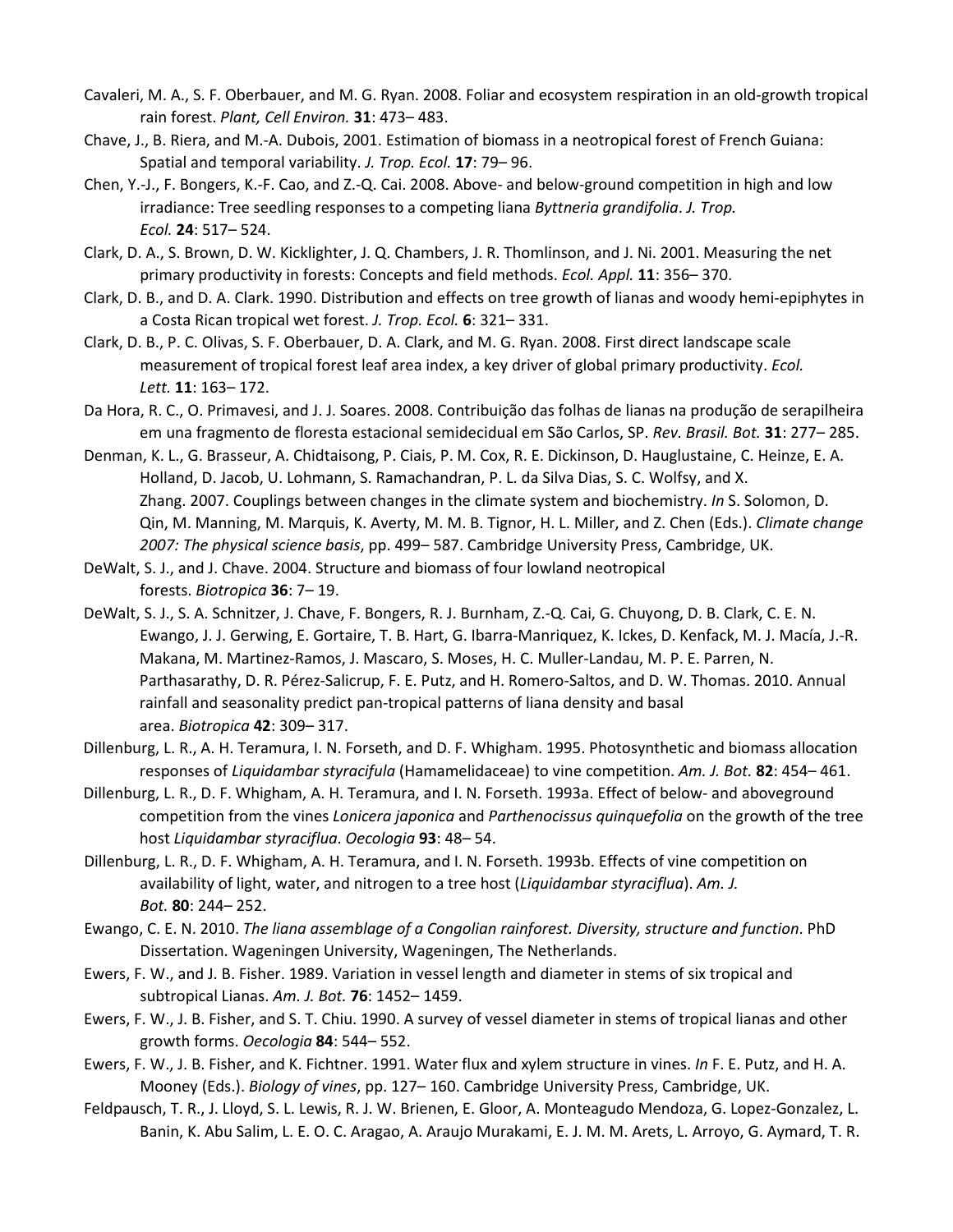Baker, O. Banki, N. J. Berry, N. Cardozo, J. Chave, J. A. Comiskey, E. A. Davila, A. A. de Oliveira, A. DiFiore, G. Djagbletey, T. Domingues, T. J. Erwin, P. M. Fearnside, M. B. França, M. A. Freitas, N. Higuchi, E. N. Honorio Conorado, Y. Iida, E. Jimenez, A. R. Kassim, T. J. Killeen, W. F. Laurence, J. C. Lovett, Y. Malhi, B. S. Marimon, B. H. Marimon-Junior, E. Lenza, A. R. Marshall, C. Mendoza, D. J. Metcalfe, E. T. A. Mitchard, B. W. Nelson, R. Nilus, E. M. Nogueira, A. Parada, K. S.-H. Peh, A. Pena Cruz, M. C. Penuela, N. C. A. Pitman, A. Prieto, C. A. Quesada, F. Ramirez, H. Ramirez-Angulo, J. M. Reitsma, A. Rudas, G. Saiz, R. P. Salomao, M. Schwarz, J. E. Silva-Espejo, M. Silveira, B. Sonke, J. Stropp, H. E. Taedoumg, S. Tan, H. Ter Steege, J. W. Terborgh, M. Torello-Raventos, G. M. F. van der Heijden, R. Vasquez, E. Vilanova, V. Vos, L. White, S. Wilcock, H. Woell, and O. L. Phillips. 2012. Intergrating height into tropical biomass estimates. *Biogeosciences* **9**: 3381– 3403.

- Fisher, J. B., and F. W. Ewers. 1995. Vessel dimensions in liana and tree species of *Gnetum* (Gnetales). *Am. J. Bot.* **82**: 1350– 1357.
- Fonseca, M. G., E. Vidal, and F. A. Maes dos Santos. 2009. Intraspecific variation in the fruiting of an Amazonian timber tree: Implications for management. *Biotropica* **41**: 179– 185.
- Gartner, B. L., S. H. Bullock, H. A. Mooney, V. B. Brown, and J. L. Whitbeck. 1990. Water transport properties of vine and tree stems in a tropical deciduous forest. *Am. J. Bot.* **77**: 742– 749.
- Gehring, C., S. Park, and M. Denich. 2004. Liana allometric biomass equations for Amazonian primary and secondary forest. *For. Ecol. Manage.* **195**: 96– 83.
- Gentry, A. H. 1991. Distribution and evolution of climbing plants. *In* F. E. Putz, and H. A. Mooney (Eds.). *Biology of vines*, pp. 3– 49. Cambridge University Press, Cambridge.
- Gerwing, J. J. 2001. Testing liana cutting and controlled burning as silvicultural treatments for a logged forest in the eastern Amazon. *J. Appl. Ecol.* **38**: 1264– 1276.
- Gerwing, J. J. 2004. Life history diversity among six species of canopy lianas in an old-growth forest of the eastern Brazilian Amazon. *For. Ecol. Manage.* **190**: 57– 72.
- Gerwing, J. J., and D. L. Farias. 2000. Integrating liana abundance and forest stature into an estimate of total aboveground biomass for an eastern Amazonian rainforest. *J. Trop. Ecol.* **16**: 327– 335.
- Girardin, C. A. J., Y. Malhi, L. E. O. C. Aragão, M. Mamani, W. Huaraca Huasco, L. Durand, K. J. Feeley, J. Rapp, J. E. Silva-Espejo, M. R. Silman, N. Salinas, and R. J. Whittaker. 2010. Net primary productivity allocation and cycling of carbon along a tropical forest elevational transect in the Peruvian Andes. *Global Change Biol.* **16**: 3176– 3192.
- Granados, J., and C. Körner. 2002. In deep shade, elevated  $CO<sub>2</sub>$  increases the vigor of tropical climbing plants. *Global Change Biol.* **8**: 1109– 1117.
- Grauel, W. T., and F. E. Putz. 2004. Effects of lianas on growth and regeneration of *Prioria copaifera* in Darien, Panama. *For. Ecol. Manage.* **190**: 99– 108.
- Grogan, J., and R. M. Landis. 2009. Growth history and crown vine coverage are principal factors influencing growth and martality rates of big-leaf mahogany *Swietenia macrophylla* in Brazil. *J. Appl. Ecol.* **46**: 1283– 1291.
- Hättenschwiller, S., and C. Körner. 2003. Does elevated CO2 facilitate naturalization of the nonindigenous *Prunus laurocerasus* in Swiss temperate forests? *Funct. Ecol.* **17**: 778– 785.
- Hegarty, E. E. 1991. Leaf litter production by lianes and trees in a sub-tropical Australian rain forest. *J. Trop. Ecol.* **7**: 201– 214.
- van der Heijden, G. M. F., J. R. Healey, and O. L. Phillips. 2008. Infestation of trees by lianas in a tropical forest in Amazonian Peru. *J. Veg. Sci.* **19**: 747– 756.
- van der Heijden, G. M. F., and O. L. Phillips. 2008. What controls liana success in Neotropical forests? *Global Ecol Biogeogr.* **17**: 372– 383.
- van der Heijden, G. M. F., and O. L. Phillips. 2009. Liana infestation impacts tree growth in a lowland tropical moist forest. *Biogeosciences* **6**: 2217– 2226.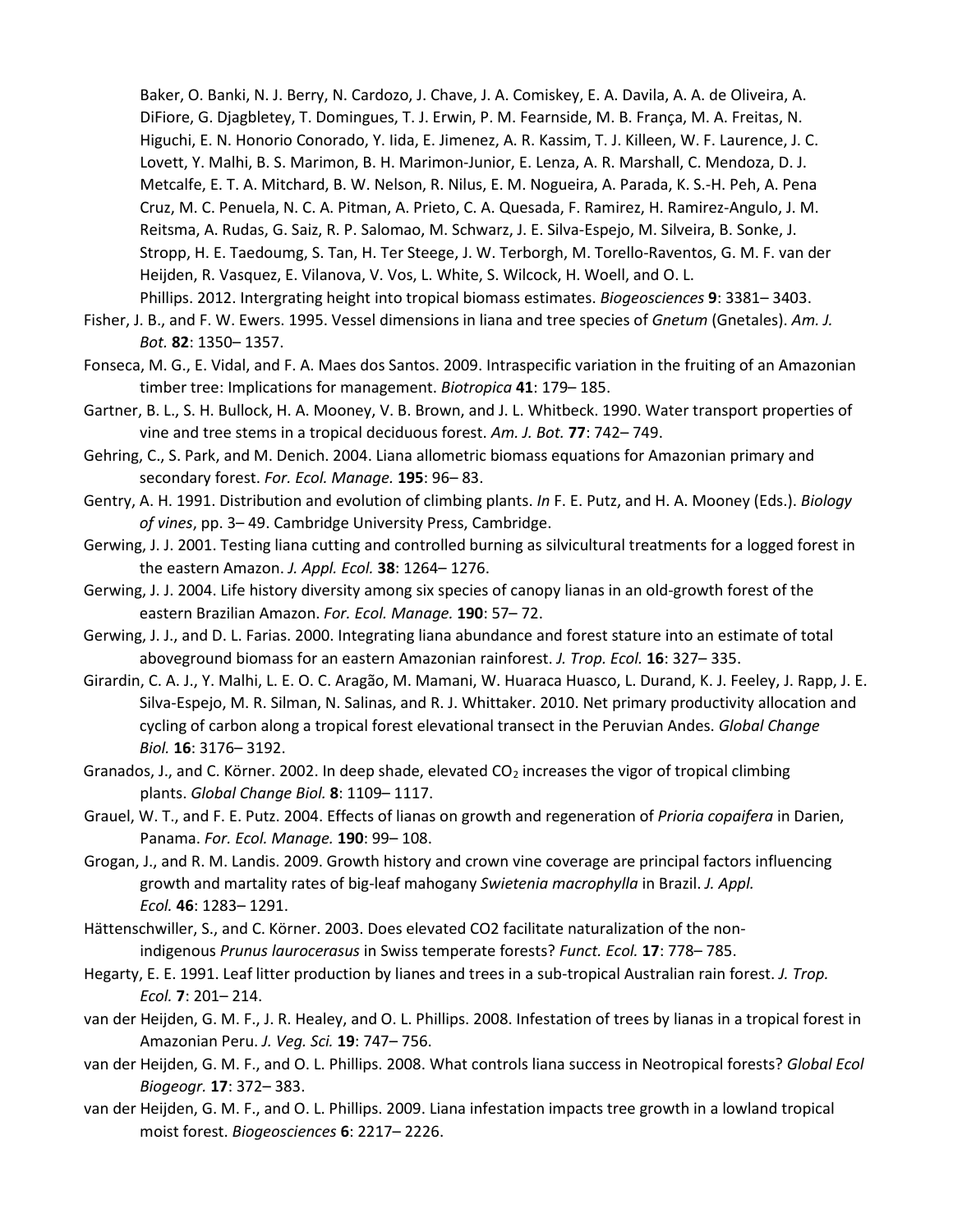- Hladik, A. 1974. Phenology of leaf production in rain forest of Gabon: Distribution and composition of food for folivores. *C. R. Acad. Sci.* **278**: 2527– 2530.
- Holbrook, N. M., and F. E. Putz. 1996. Physiology of tropical vines and hemiepiphytes: Plants that climb up and plants that climb down. *In* S. S. Mulkey, R. L. Chazdon, and A. P. Smith (Eds.). *Tropical forest plant ecophysiology*, pp. 363– 394. Springer, New York.
- Ingwell, L. L., S. J. Wright, K. K. Becklund, S. P. Hubbell, and S. A. Schnitzer. 2010. The impact of lianas on 10 years of tree growth and mortality on Barro Colorado Island, Panama. *J. Ecol.* **98**: 879– 887.
- Jordan, C. F., and C. Uhl. 1978. Biomass of a 'tierra firme' forest of the Amazon Basin. *Oecol. Plant.* **13**: 387– 400.
- Kainer, K. A., L. H. O. Wadt, D. A. P. Gomes-Sliva, and M. Capanu. 2006. Liana loads and their association with *Bertholletia excelsa* fruit and nut production, diameter growth and crown attributes. *J. Trop. Ecol.* **22**: 147– 154.
- Kainer, K. A., L. H. O. Wadt, and C. L. Staudhammer. 2007. Explaining variation in Brazil nut fruit production. *For. Ecol. Manage.* **250**: 244– 255.
- Kato, R., Y. Tadaki, and H. Ogawa. 1978. Plant biomass and growth increment studies in Pasoh Forest. *Malay. Nat. J.* **30**: 211– 224.
- Kira, T., and H. Ogawa. 1971. Assessment of primary production in tropical and equatorial forests. *In* P. Duvigneaud (Ed.). *Productivity of forest ecosystems*, pp. 309– 321. UNESCO, Paris, France.
- Klimas, C. A., K. A. Kainer, L. H. O. Wadt, C. L. Staudhammer, V. Rigamonte-Azevedo, M. Freire Correia, and L. M. da Silva Lima. 2012. Control of Carapa guianensis phenology and seed production at multiple scales: A five year study exploring the influences of tree attributes, habitat heterogeneity and climate cues. *J. Trop. Ecol.* **28**: 105– 118.
- Körner, C. 1998. Tropical forests in a CO2-rich world. *Clim. Change* **39**: 297– 315.
- Laurance, W. F., S. G. Laurance, L. V. Ferreira, J. M. Rankin-de Merona, C. Gascon, and T. E. Lovejoy. 1997. Biomass collapse in Amazonian forest fragments. *Science* **278**: 1117– 1118.
- Laurance, W. F., A. A. Oliveira, S. G. Laurance, C. R., H. E. M. Nascimento, A. C. Sanchez-Thorin, T. E. Lovejoy, A. Andrade, S. D'Angelo, J. E. Ribeiro, and C. W. Dick. 2004. Pervasive alteration of tree communities in undisturbed Amazonian forests. *Nature* **428**: 171– 175.
- Laurance, W. F., D. Pérez-Salicrup, P. Delemônica, P. M. Fearnside, S. D'Angelo, A. Jerozolinski, L. Pohl, and T. E. Lovejoy. 2001. Rain forest fragmentation and the structure of Amazonian liana communities. *Ecology* **82**: 105– 116.
- Lewis, S. L., J. Lloyd, S. Sitch, E. T. A. Mitchard, and W. F. Laurance. 2009a. Changing ecology of tropical forests: Evidence and drivers. *Annu. Rev. Ecol. Evol. Syst.* **40**: 529– 549.
- Lewis, S. L., G. Lopez-Gonzalez, B. Sonke, K. Affum-Baffoe, T. R. Baker, L. O. Ojo, O. L. Phillips, J. M. Reitsma, L. White, J. A. Comiskey, M.-N. Djuikouo Kamdem, C. E. N. Ewango, T. R. Feldpausch, A. C. Hamilton, M. Gloor, T. B. Hart, A. Hladik, J. Lloyd, J. C. Lovett, J.-R. Makana, Y. Malhi, F. M. Mbago, H. J. Ndangalasi, J. Peacock, K. S.-H. Peh, T. C. H. Sunderland, M. D. Swaine, J. Taplin, D. Taylor, S. C. Thomas, R. Votere, and H. Woll. 2009b. Increasing carbon storage in intact African tropical forests. *Nature* **457**: 1003– 1007.
- Lopez-Gonzalez, G., S. L. Lewis, M. Burkitt, and O. L. Phillips. 2011. Forestplots.net: A web application and research tool to manage and analyse tropical forest plot data. *J. Veg. Sci.* **22**: 610– 613.
- Lopez-Gonzalez, G., S. L. Lewis, O. L. Phillips, and M. Burkitt. 2012. Forest Plots Database [www.forestplots.net.](http://www.forestplots.net/) Date of extraction 12/09/2012.
- Malhi, Y. 2012. The productivity, metabolism and carbon cycle of tropical forest vegetation. *J. Ecol.* **100**: 65– 75.
- Malhi, Y., and J. Grace. 2000. Tropical forests and atmospheric carbon dioxide. *Trends Ecol. Evol.* **15**: 332– 337.
- Malhi, Y., D. Wood, T. R. Baker, J. Wright, O. L. Phillips, T. Cochrane, P. Meir, J. Chave, S. Almeida, L. Arroyo, N. Higuchi, T. J. Killeen, S. G. Laurance, W. F. Laurance, S. L. Lewis, A. Monteagudo, D. A. Neill, P. Núñez Vargas, N. C. A. Pitman, C. A. Quesada, R. Slalomao, J. N. M. Silva, A. Torres Lezama, J. W. Terborgh, R.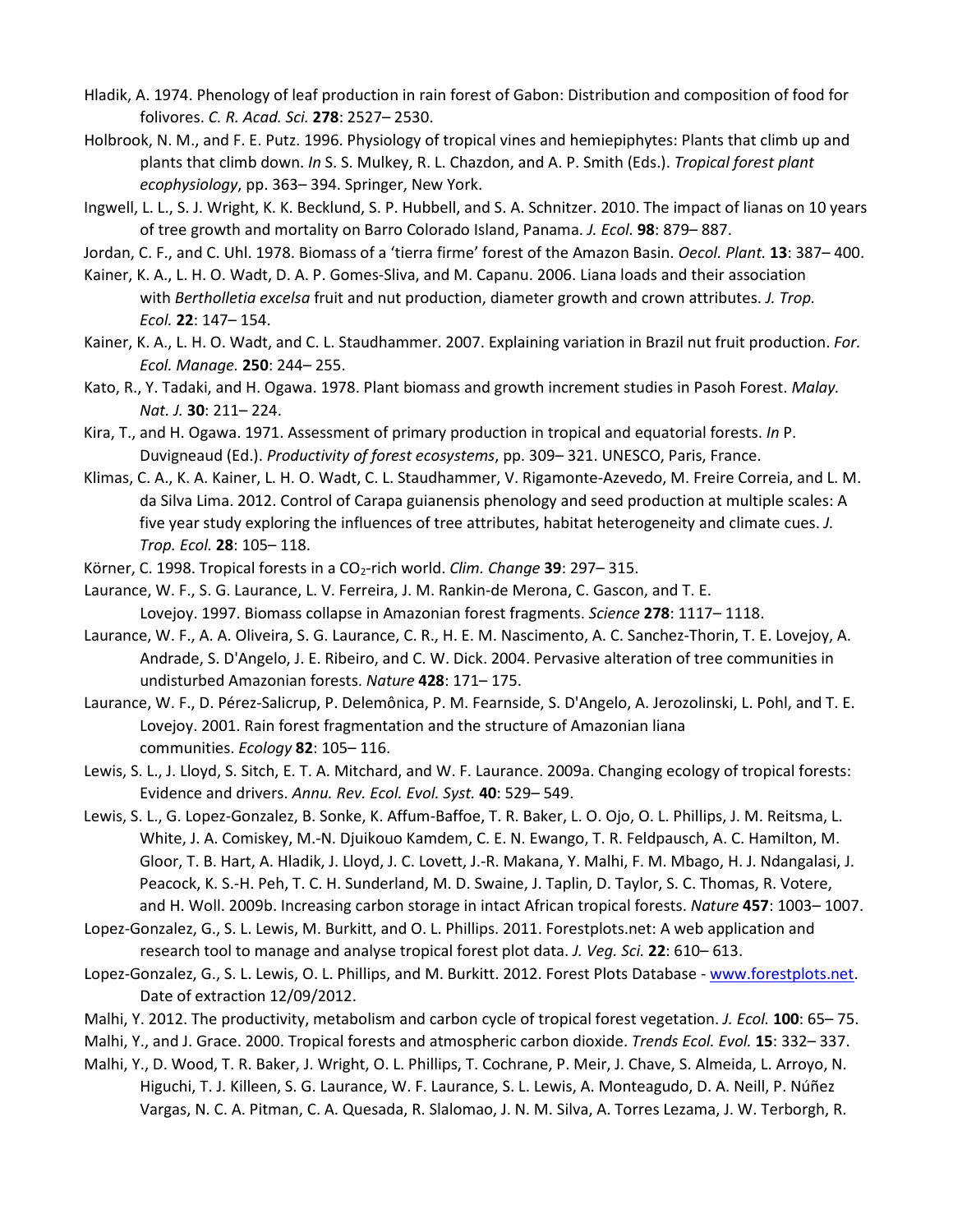Vásquez Martínez, and B. Vinceti. 2006. The regional variation of aboveground live biomass in oldgrowth Amazonian forests. *Global Change Biol.* **12**: 1107– 1138.

- Mohan, J. E., L. H. Ziska, W. H. Schlesinger, R. B. Thomas, R. C. Sicher, K. George, and J. S. Clark. 2006. Biomass and toxicity responses of poison ivy (*Toxicodendron radicans*) to elevated atmospheric CO2. *PNAS* **103**: 9086– 9089.
- Nabe-Nielsen, J., J. Kollman, and M. Peña-Claros. 2009. Effects of liana load, tree diameter and distances between conspecifics on seed production in tropical timber trees. *For. Ecol. Manage.* **257**: 987– 993.
- Norby, R., E. H. DeLucia, B. Gielen, C. Calfapletra, C. P. Giardina, J. S. King, J. Ledford, H. R. McCarthy, D. J. P. Moore, R. Ceulemans, P. De Angelis, A. C. Finzi, D. F. Karnosky, M. E. Kubiske, K. S. Pregitzer, G. Scarascia-Mugnozza, W. H. Schlesinger, and R. Oren. 2005. Forest response to elevated CO<sub>2</sub> is conserved across a broad range of productivity. *PNAS* **102**: 18052– 18056.
- Ogawa, H., K. Yoda, K. Ogino, and T. Kira. 1965. Comparative ecological studies on three main types of forest vegetation in Thailand II: Plant biomass. *Nat. Life Southeast Asia* **4**: 49– 80.
- Pan, Y., R. A. Birdsey, J. Fang, R. A. Houghton, P. E. Kauppi, W. A. Kurz, O. L. Phillips, A. Z. Shvidenko, S. L. Lewis, J. G. Canadell, P. Ciais, R. B. Jackson, S. W. Pacala, A. D. McGuire, S. Piao, A. Rautiainen, S. Sitch, and D. Hayes. 2011. A large and persistent sink in the world's forests. *Science* **333**: 988– 993.

Pérez-Salicrup, D., and M. G. Barker. 2000. Effect of liana cutting on water potential and growth of adult *Senna multijuga* (Ceasalpinioideae) trees in a Bolivian tropical forest. *Oecologia* **124**: 469– 475.

- Pérez-Salicrup, D., V. L. Sork, and F. E. Putz. 2001. Lianas and trees in a liana forest of Amazonian Bolivia. *Biotropica* **33**: 34– 47.
- Phillips, O. L. 1993. The potential for harvesting fruits in tropical rainforests: New data from Amazonian Peru. *Biodivers. Conserv.* **2**: 18– 38.
- Phillips, O. L., L. E. O. C. Aragao, S. L. Lewis, J. B. Fisher, J. Lloyd, G. Lopez-Gonzalez, Y. Malhi, A. Monteagudo Mendoza, J. Peacock, C. A. Quesada, G. M. F. van der Heijden, S. Almeida, I. Amaral, L. Arroyo, G. Aymard, T. R. Baker, O. Banki, L. Blanc, D. Bonal, P. Brando, J. Chave, A. C. Alves de Oliveira, N. Davila Cardozo, C. I. Czimczik, T. R. Feldpausch, M. Aparecida Freitas, M. Gloor, N. Higuchi, E. Jimenez, G. Lloyd, P. Meir, C. Mendoza, A. Morel, D. A. Neill, D. C. Nepstad, S. Patiño, M. C. Penuela, A. Prieto, F. Ramirez, M. Schwarz, J. N. M. Silva, M. Silveira, A. S. Thomas, H. ter Steege, J. Stropp, R. Vasquez, P. Zelazowski, E. Alvarez Davila, S. Andelmand, A. Andrade, K.-J. Chao, T. Erwin, A. Di Fiore, E. N. Honorio Conorado, H. C. Keeling, T. J. Killeen, W. F. Laurance, A. Pena Cruz, N. C. A. Pitman, P. Nunez Vargas, H. Ramirez-Angulo, A. Rudas, R. Salamao, N. Silva, J. W. Terborgh, and A. Torres Lezama. 2009. Drought sensitivity of the Amazon Rainforest. *Science* **323**: 1344– 1347.
- Phillips, O. L., T. R. Baker, L. Arroyo, N. Higuchi, T. Killeen, W. F. Laurance, S. L. Lewis, J. Lloyd, J. Terborgh, R. Vásquez Martínez, M. Alexiades, S. Almeida, S. Brown, J. Chave, J. A. Comiskey, C. I. Czimczik, A. Di Fiore, T. Erwin, C. Kuebler, S. G. Laurance, H. E. M. Nascimento, J. Olivier, W. Palacios, S. Patiño, N. Pitman, C. A. Quesada, M. Saldias, A. Torres Lezama, and B. Vinceti. 2004. Pattern and process in Amazon tree turnover, 1976-2001. *Philos. Trans. R. Soc. Lond. B Biol. Sci.* **359**: 381– 407.
- Phillips, O. L., and A. H. Gentry. 1994. Increasing turnover through time in tropical forests. *Science* **263**: 954– 958.
- Phillips, O. L., R. Vásquez Martínez, L. Arroyo, T. R. Baker, T. Killeen, S. L. Lewis, Y. Malhi, A. M. Mendoza, D. Neill, P. N. Vargas, M. Alexiades, C. Cerón, A. D. Flora, T. Erwin, A. Jardim, W. Palacios, M. Saldias, and B. Vinceti. 2002. Increasing dominance of large lianas in Amazonian forests. *Nature* **418**: 770– 774.
- Phillips, O. L., R. Vásquez Martínez, A. Monteagudo Mendoza, T. R. Baker, and P. Núñez Vargas. 2005. Large lianas as hyperdynamic elements of the tropical forest canopy. *Ecology* **86**: 1250– 1258.
- Pragason, L., and N. Parthasarathy. 2005. Litter production in tropical dry evergreen forests of south India in relation to season, plant life-forms and physiognomic groups. *Curr. Sci. India* **88**: 1255.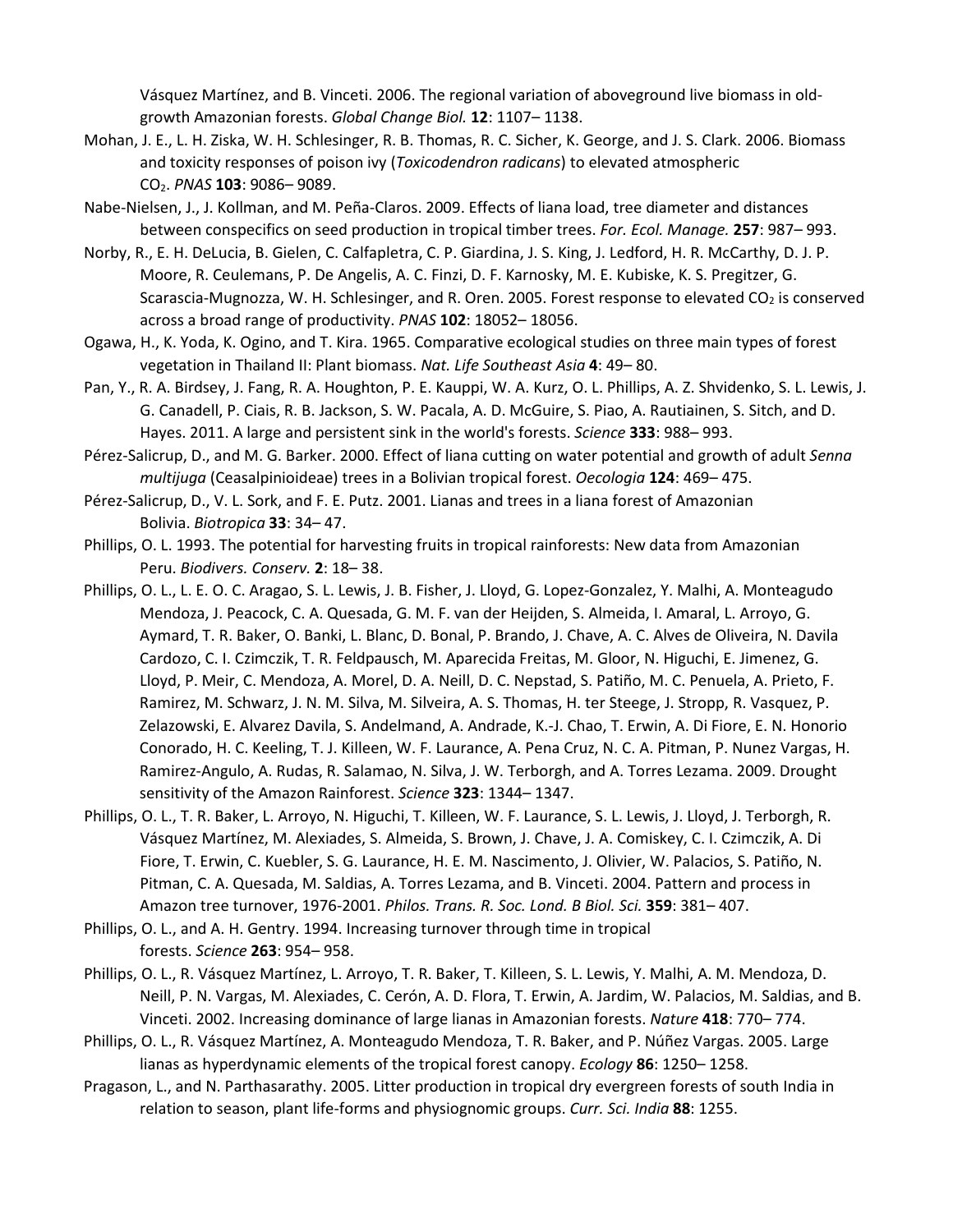- Putz, F. E. 1983. Liana biomass and leaf area of a "Tierra Firme" forest in the Rio Negro Basin, Venezuela. *Biotropica* **15**: 185– 189.
- Putz, F. E. 1984a. How trees avoid and shed lianas. *Biotropica* **16**: 19– 23.
- Putz, F. E. 1984b. The natural history of lianas on Barro Colorado Island, Panama. *Ecology* **65**: 1713– 1724.
- Putz, F. E. 1991. Silvicultural effects of lianas. *In* F. E. Putz, and H. A. Mooney (Eds.). *Biology of vines*, pp. 493– 501. Cambridge University Press, Cambridge, UK.
- Putz, F. E. 1995. Vines in treetops: Consequences of mechanical dependence. *In* M. D. Lowman, and N. M. Nadkami (Eds.). *Forest canopies*, pp. 311– 324. Academic Press Limited, London, UK.
- Restom, T. G., and D. C. Nepstad. 2001. Contribution of vines to the evapotranspiration of a secondary forest in eastern Amazonia. *Plant Soil* **236**: 155– 163.
- Restom, T. G., and D. C. Nepstad. 2004. Seedling growth dynamics of a deeply rooting liana in a secondary forest in eastern Amazonia. *For. Ecol. Manage.* **190**: 190– 118.
- Robertson, A. L., Y. Malhi, F. Farfan-Amezquita, L. E. O. C. Aragão, J. Silva Espejo, and M. A. Robertson. 2010. Stem respiration in tropical forests along an elevational gradient in the Amazon and Andes. *Global Change Biol.* **16**: 3193– 3204.
- Schnitzer, S. A. 2005. A mechanistic explanation for global patterns of liana abundance and distribution. *Am. Nat.* **166**: 262– 276.
- Schnitzer, S. A., and F. Bongers. 2011. Increasing liana abundance and biomass in tropical forests: Emerging patterns and putative mechanisms. *Ecol. Lett.* **14**: 397– 406.
- Schnitzer, S. A., and W. P. Carson. 2010. Lianas suppress tree regeneration and diversity in treefall gaps. *Ecol. Lett.* **13**: 849– 857.
- Schnitzer, S. A., J. W. Dalling, and W. P. Carson. 2000. The impact of liana on tree regeneration in tropical forest canopy gaps: Evidence for an alternative pathway of gap-phase regeneration. *J. Ecol.* **88**: 655– 666.
- Schnitzer, S. A., M. E. Kuzee, and F. Bongers. 2005. Disentangling above- and below-ground competition between lianas and trees in a tropical forest. *J. Ecol.* **93**: 1115– 1125.
- Schnitzer, S. A., S. A. Mangan, J. W. Dalling, C. A. Baldeck, S. P. Hubbell, A. Ledo, H. C. Muller-Landau, M. F. Tobin, S. Aguilar, D. Brassfield, A. Hernandez, S. Lao, R. Perez, O. Valdez, and S. R. Yorke. 2012. Liana abundance, diversity, and distribution on Barro Colorado Island, Panama. *PLoS ONE* **7**: e52114.
- Selaya, N. G., N. P. R. Anten, R. J. Oomen, M. Matthies, and M. J. A. Werger. 2007. Above-ground biomass investments and light interception of tropical forest trees and lianas early in succession. *Ann. Bot.* **99**: 141– 151.
- Stevens, G. C. 1987. Lianas as structural parasites: The *Bursera simaruba* example. *Ecology* **68**: 77– 81.
- Tobin, M. F., A. J. Wright, S. A. Mangan, and S. A. Schnitzer. 2012. Lianas have a greater competitive effect than trees of similar biomass on tropical canopy trees. *Ecosphere* **3**: 20.
- Toledo-Aceves, T., and M. D. Swaine. 2008. Above- and below-ground competition between the liana *Acacia kamerunensis* and tree seedlings in contrasting light environments. *Plant Ecol.* **196**: 233– 244.
- Whigham, D. F. 1984. The influence of vines on the growth of *Liquidambar styraciflua* L. (Sweetgum). *Can. J. For. Res.* **14**: 37– 39.
- Wright, S. J., and O. Calderon. 2006. Seasonal, El Niño and longer term changes in flower and seed production in a moist tropical forest. *Ecol. Lett.* **9**: 35– 44.
- Wright, S. J., O. Calderón, A. Hernandéz, and S. Paton. 2004. Are lianas increasing in importance in tropical forests? A 17-year record from Panama. *Ecology* **85**: 484– 489.
- Wright, S. J., A. Hernandez, and R. Condit. 2007. The bushmeat harvest alters seedling banks by favouring lianas, large seeds and seed dispersed by bats, birds, and wind. *Biotropica* **39**: 363– 371.
- Wright, S. J., M. A. Jaramillo, J. Pavon, R. Condit, S. P. Hubbell, and R. B. Foster. 2005. Reproductive size thresholds in tropical trees: Variation among individuals, species and forests. *J. Trop. Ecol.* **21**: 307– 315.